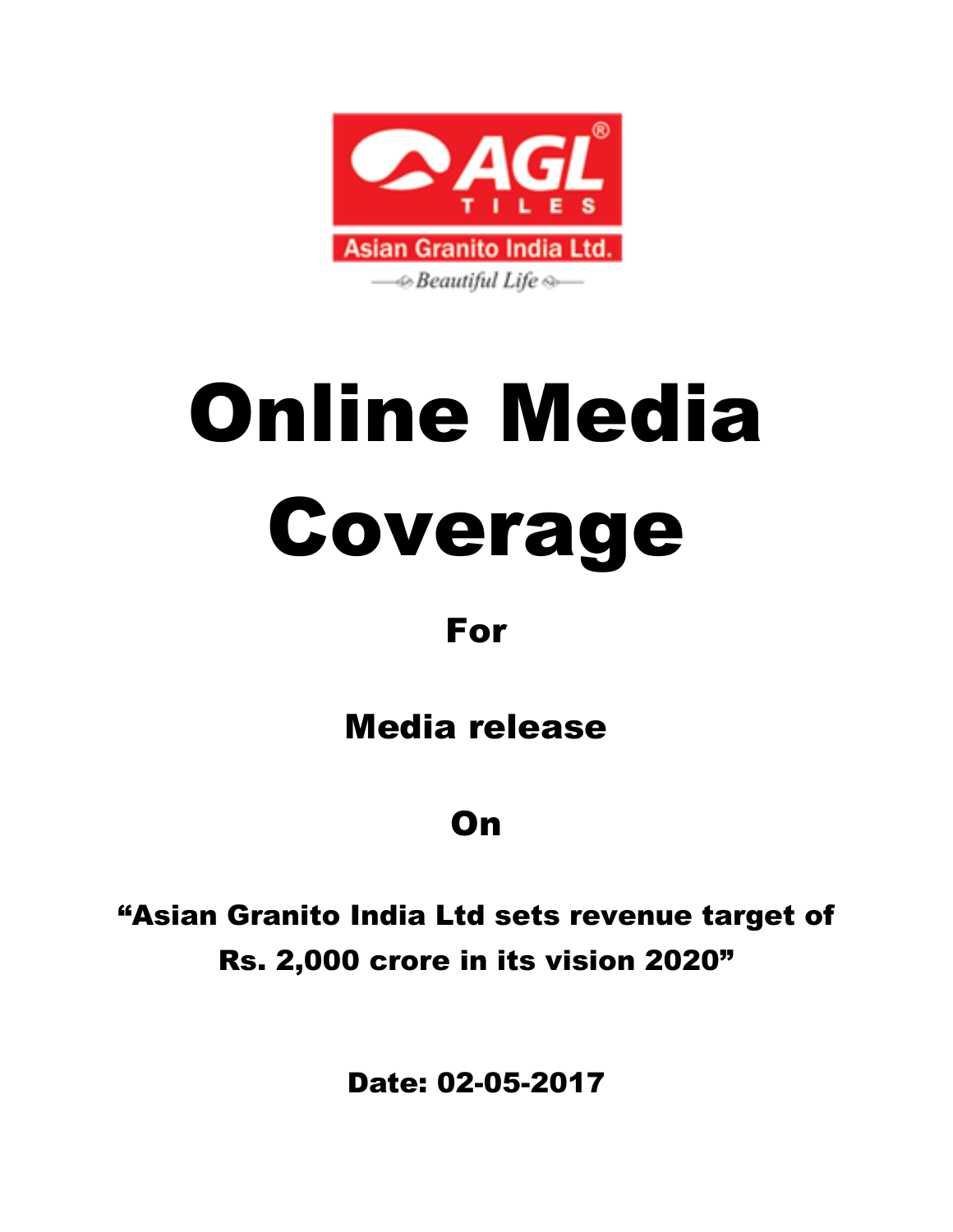# **PTI**

#### **Asian Granito eyes Rs 2,000 cr revenue in the next 3-4 years**

Mumbai, May 2 (PTI) Tiles manufacturer Asian Granito India (AGIL) today said it is eyeing to double its revenues to nearly Rs 2,000 crore in the next three-four years.

"We want to be among the top 3 tiles companies by 2020 in the country and hope to achieve nearly Rs 2,000 crore in revenues in the next 3-4 years," AGIL chairman and managing director Kamlesh Patel said in a statement issued here.

He said the company will focus on high value products including glazed vitrified tiles, digital ceramic tiles and marble and quartz going forward in addition to asset light business model for manufacturing to achieve this target.

"Marble and quartz stone segment is one of the top focus areas for us going forward. We recently completed expansion and commenced operations of the third line for quartz stone at our facility in Gujarat. With this expansion, our quartz stone capacity has doubled to 1,600 square metres per day. We had invested Rs 20 crore for this," Patel said.

AGIL has launched quartz in the large format of 10.5 ft x 5.25 ft at the new facility and has received orders worth Rs 25 crore from domestic and exports market, he said.

"It is our strategy to focus on high-end and value added products. We expect the quartz stone and marble segment to grow to Rs 350 crore turnover by 2020," Patel added.

The new expansion at quartz is likely to fetch additional sales of Rs 60 crore this fiscal.

Market for quartz stone in India is estimated at around Rs 200-250 crore and growing at 25-30 per cent annually, AGIL's managing director Mukesh Patel said.

"Quartz is a premium product and hence we expect to earn a healthy EBITDA margin in the range of 30-32 per cent. We also aim to expand our retail sales and increase share of retail sales to 50 per cent from 35 per cent currently," he added.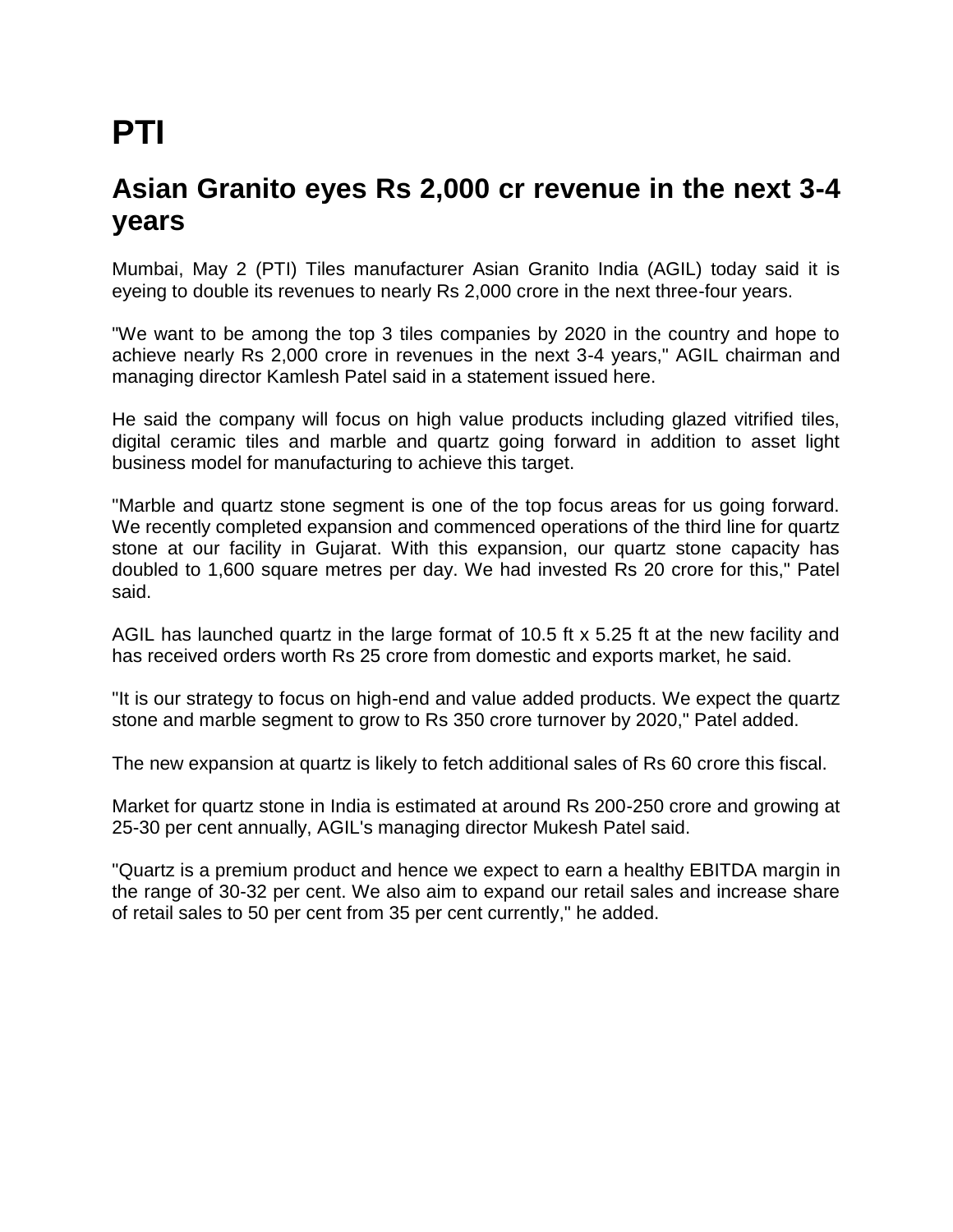# **PTI**

#### **Asian Granito eyes Rs 2,000 crore revenue by 2020**

New Delhi, May 2 (PTI) Tile company Asian Granito India is looking to double its revenue to Rs 2,000 crore in the next four years as it plans to focus on high value products, including digital ceramic tiles.

Marble and quartz stone segment is one of the top focus areas for the company, Asian Granito said in a statement.

As part of its expansion, the company started commercial production this month at its Himmatnagar quartz stone plant.

"We have a vision to be among the top three tiles companies and reach revenue of Rs 2,000 crore by year 2020," Asian Granito India Chairman and MD Kamlesh Patel said.

We expect the quartz stone and marble segment to grow to Rs 350 crore turnover by then, he added.

With an investment of Rs 20 crore, the company has doubled its quartz stone capacity to 1,600 square meters per day, the statement said.

The company said the new expansion at quartz is likely to fetch additional sales of Rs 60 crore in FY 17-18.

It also announced receiving orders worth Rs 25 crore from domestic and exports market.

Asian Granito India Managing Director Mukesh Patel said: "The company will aggressively expand its dealer distributor network and showrooms to achieve this target".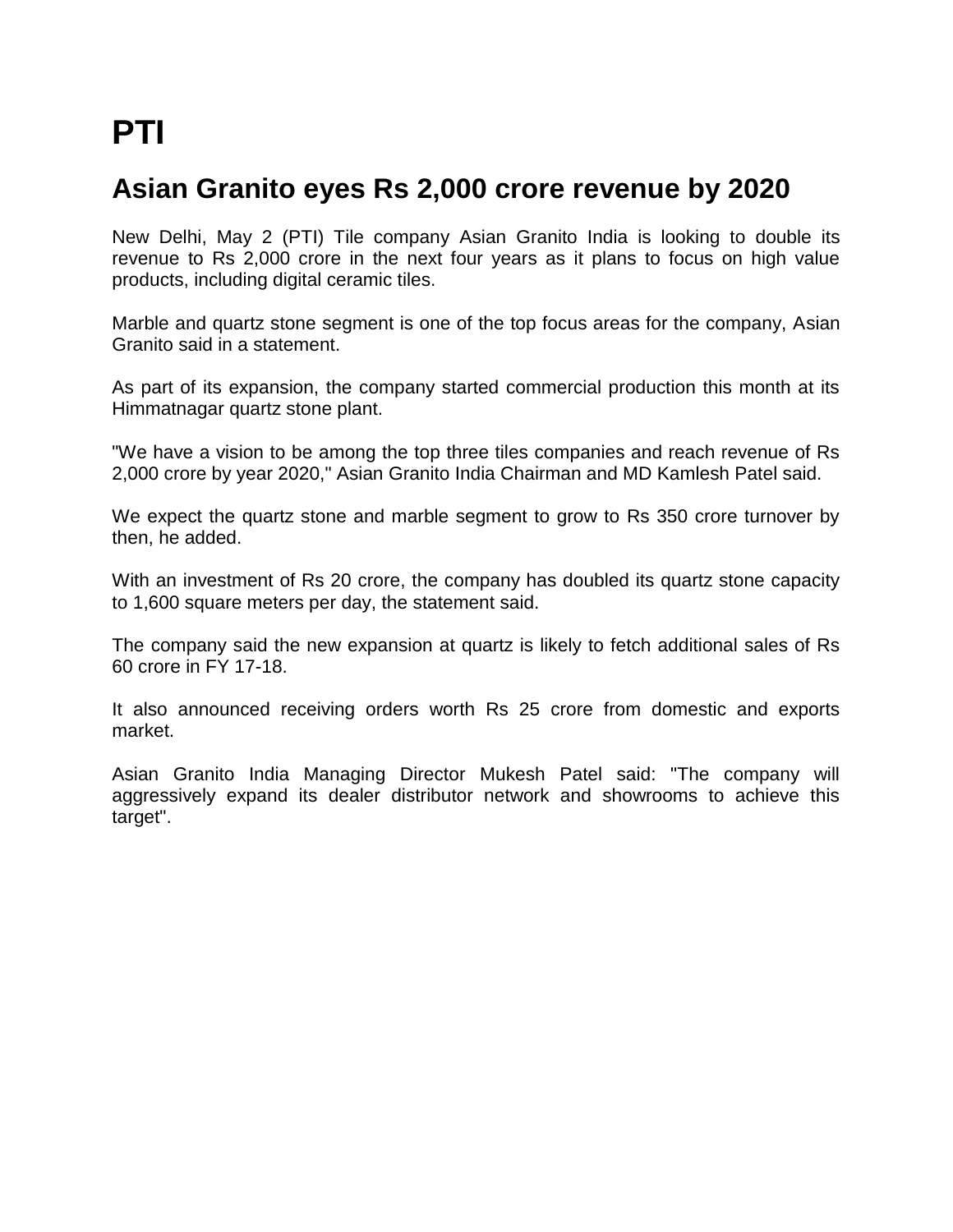

[http://www.uniindia.com/gst-regime-and-new-plants-to-boost-ceramic-sector-by-25-per-cent-in](http://www.uniindia.com/gst-regime-and-new-plants-to-boost-ceramic-sector-by-25-per-cent-in-one-year-agil-chairman/business-economy/news/858329.html)[one-year-agil-chairman/business-economy/news/858329.html](http://www.uniindia.com/gst-regime-and-new-plants-to-boost-ceramic-sector-by-25-per-cent-in-one-year-agil-chairman/business-economy/news/858329.html)

# **GST regime and new plants to boost ceramic sector by 25 per cent in one year: AGIL Chairman**

Ahmedabad, May 2 (UNI) Gujarat-based third largest Indian Ceramic company, Asian Granito India Limited (AGIL), today said that the size of the Indian ceramic Industry would see a big boost after the implementation of Goods and Services Tax (GST) regime.

Addressing a press conference here, Chairman cum Managing Director (CMD) of Ahmedabad headquartered AGIL, Kamlesh Patel, said that India was currently the second largest ceramic player in the world after China.

Its current size was Rs 28,000-crore which in one year after the implementation of the GST and opening of new plants will shoot up to Rs 35,000-crore (around 25 per cent).

Talking about AGIL, which has become the only color quartz tiles manufacturing Indian company and exports its products to over 50 countries and has seen a 40 fold increase in its capacity in 16 years (2500 sq meter per day to one lakh sq m), the CMD said, 'it was planning to double its revenues in coming 3-4 years and has set a revenue target of Rs 2,000-crore by 2020.

Company will focus on high value products including glazed vitrified tiles, digital ceramic tiles and marble & quartz going forward, in addition to asset light business model for manufacturing to achieve this target.

Marble and quartz stone segment is one of the top focus areas for the company going forward. Company has recently completed expansion of the 3rd line for quartz stone at its Himmatnagar plant and started commercial production this month.

Post the expansion, company has doubled its quartz stone capacity to 1,600 square meters per day investing Rs 20-crore. Company has launched quartz in the large format of 10.5 feet X 5.25 feet at the new facility and has received orders worth Rs 25-crore from domestic and exports market, he said.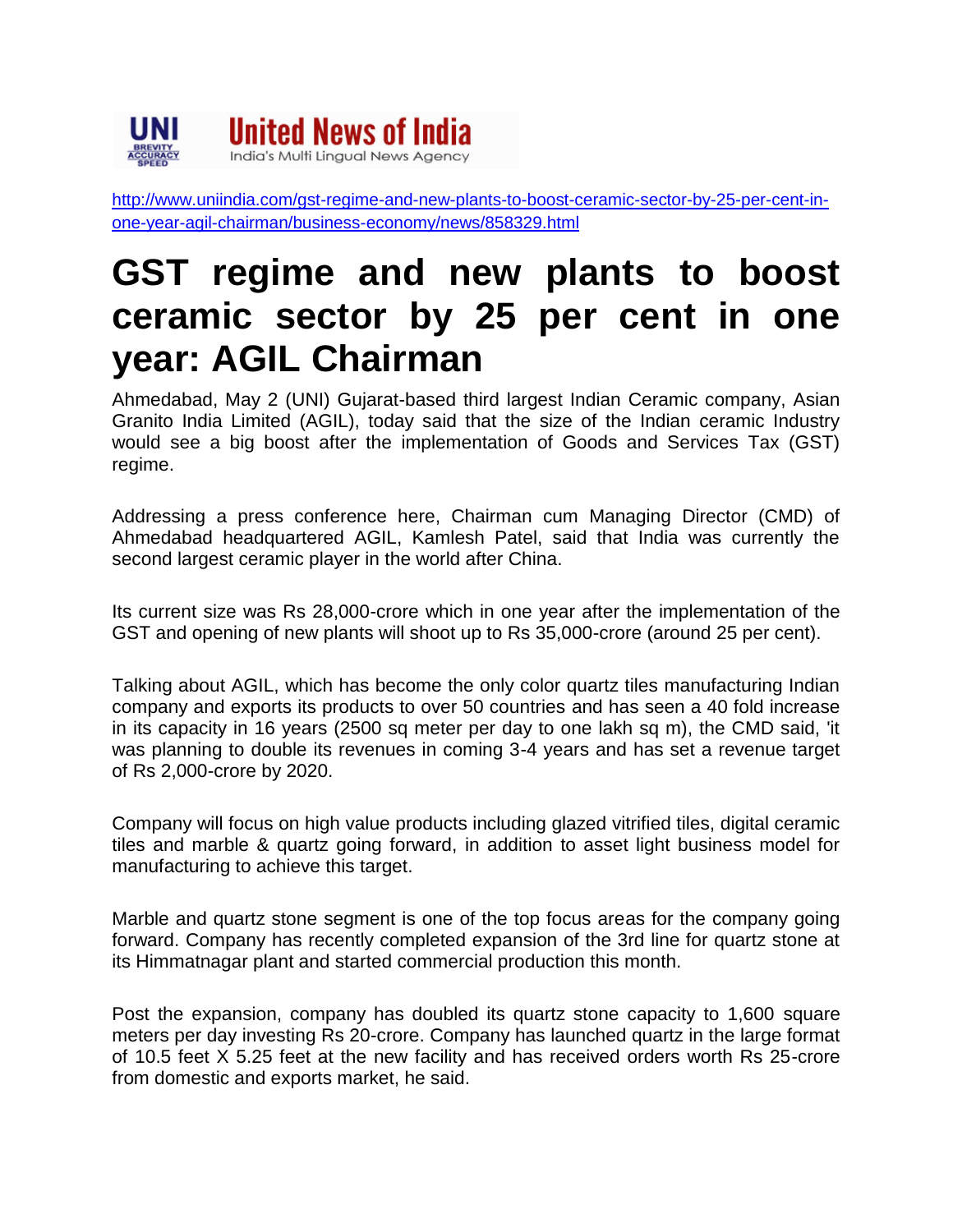Mr Mukesh Patel, Managing Director of the company, on the occasion said, "Market for quartz stone in India is estimated at around Rs 200-250-crore and growing at 25-30 per cent per annum.

Quartz is a premium product and hence we expect to earn a healthy EBITDA margin in the range of 30-32 per cent. Company also aims to expand its retail sales and aims to increase share of retail sales to 50 per cent from 35 per cent currently. Company will aggressively expand its dealer-distributor network and showrooms to achieve this target."

Quartz has fast emerged as the latest trend for flooring solution and its demand is growing across the world on account of aesthetics, durability, strength, variety and less wastage or damage compared to natural Marble.

Quartz slabs are mostly preferred for use in the high traffic areas such as malls, airport, railway station, hospitals, commercial spaces etc. United States is the biggest market for quartz followed by Europe, Canada, Australia and New Zealand, he said adding that AGIL offers wide range of products including, ceramic floor, digital wall, vitrified, parking, porcelain, glazed vitrified, outdoor, natural marble composite & Quartz, etc.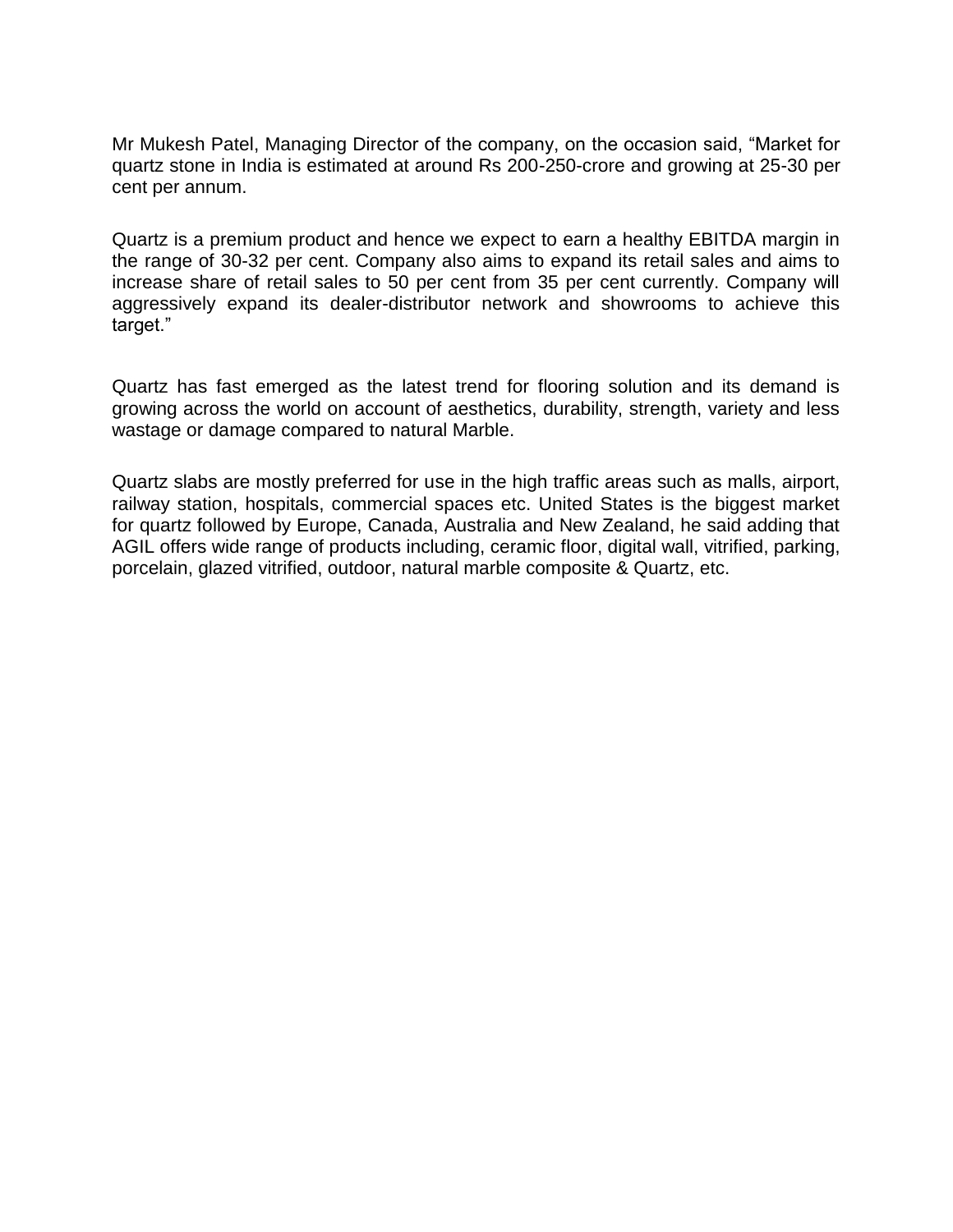## **BusinessLine O** THESMONHINDU

**[http://www.thehindubusinessline.com/companies/asian-granito-aims-at-rs-](http://www.thehindubusinessline.com/companies/asian-granito-aims-at-rs-2000cr-turnover-by-2020/article9676948.ece)[2000cr-turnover-by-2020/article9676948.ece](http://www.thehindubusinessline.com/companies/asian-granito-aims-at-rs-2000cr-turnover-by-2020/article9676948.ece)**

# **Asian Granito aims at Rs. 2,000-cr turnover by 2020**

Ahmedabad, May 2: Encouraged by the government's emphasis on projects such as housing for all and new smart cities, tiles manufacturer Asian Granito India Ltd aims to achieve Rs. 2,000-crore turnover by 2020.

The company will focus on high-value products, including glazed vitrified tiles, digital ceramic tiles, marble and quartz.

Mukesh Patel, Managing Director, Asian Granito India, stated that the market for quartz stone in India is estimated at around Rs. 200-250 crore and growing at 25-30 per cent per annum.

"Quartz is a premium product and hence we expect to earn a healthy EBITDA margin in the range of 30-32 per cent. The company also aims to expand its retail sales and increase the share of retail sales to 50 per cent from 35 per cent currently," Patel said, adding that the growth momentum will be maintained.

The company has recently completed the expansion of third line for quartz stone at its Himmatnagar plant and started commercial production this month.

Post expansion, Asian Granito has doubled its quartz stone capacity to 1,600 square meters per day by investing Rs. 20 crore. It has received orders worth Rs. 25 crore from domestic and exports market.

Kamlesh Patel, Chairman and Managing Director, said, "The expansion in quartz is in line with company's strategy to focus on high-end and value added products. Going forward we have a vision to be among the top 3 tiles companies and reach a revenue of Rs. 2,000 crore by year 2020. We expect the quartz stone and marble segment to grow to Rs. 350-crore turnover by 2020."

Patel further mentioned that the new expansion in quartz will bring additional sales of Rs. 60 crore in fiscal 2017-18. Post expansion, Asian Granito will double the capacity of its quartz stone to 5.28 lakh square meters per annum (1,600 square meters per day) in 2017-18 from existing 2.64 lakh square meters (800 square meters per day). Asian Granito shares ended up by 0.37 per cent at Rs. 383.05 on the BSE.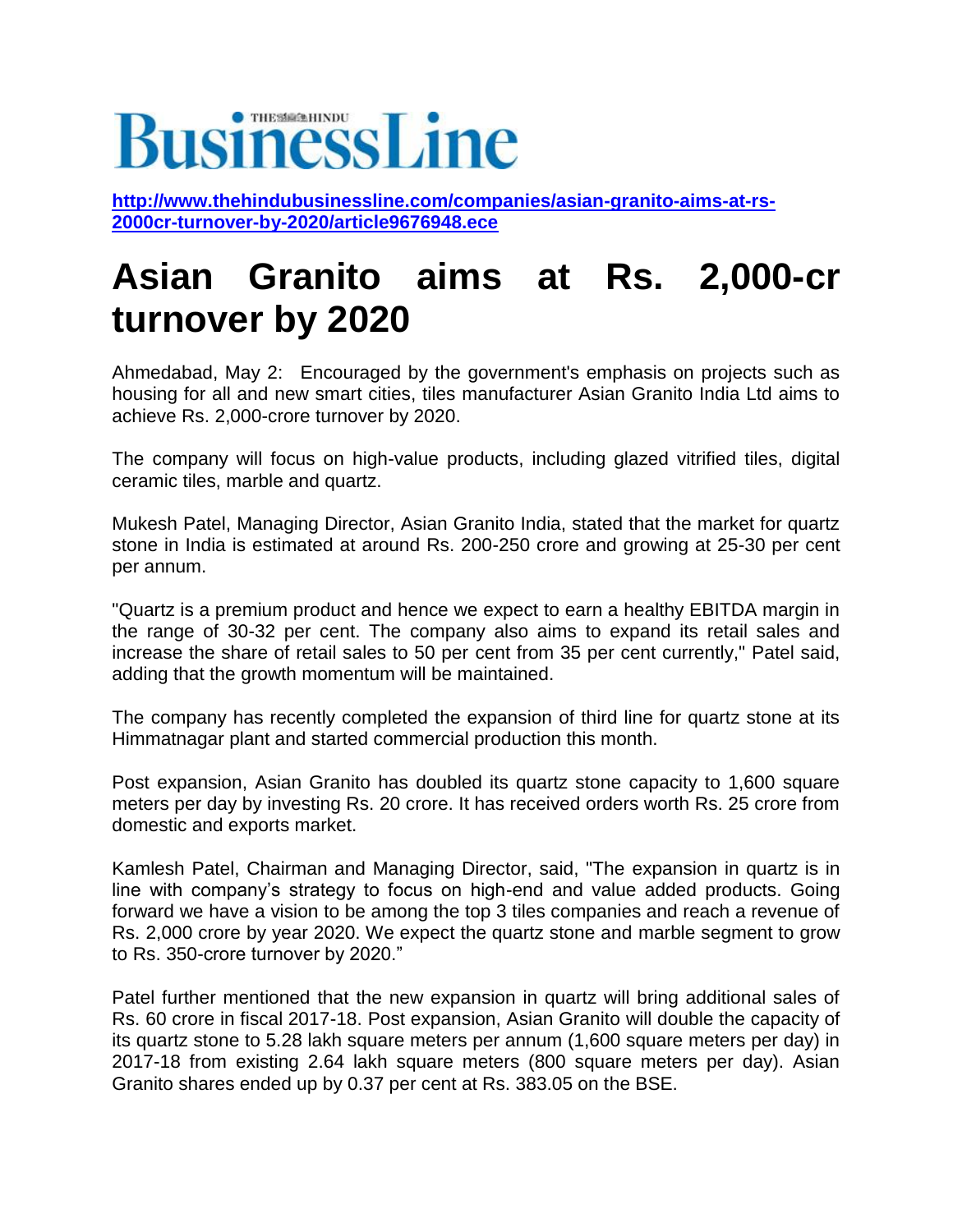# **Business Standard**

[http://www.business-standard.com/article/companies/asian-granito-eyes-rs-2-000-cr-revenue](http://www.business-standard.com/article/companies/asian-granito-eyes-rs-2-000-cr-revenue-by-2020-bets-on-marble-quartz-biz-117050200704_1.html)[by-2020-bets-on-marble-quartz-biz-117050200704\\_1.html](http://www.business-standard.com/article/companies/asian-granito-eyes-rs-2-000-cr-revenue-by-2020-bets-on-marble-quartz-biz-117050200704_1.html)

[http://www.biznewsindex.com/news/asian-granito-eyes-rs-2-000-cr-revenue-by-2020-bets-on](http://www.biznewsindex.com/news/asian-granito-eyes-rs-2-000-cr-revenue-by-2020-bets-on-marble-quartz-biz)[marble-quartz-biz](http://www.biznewsindex.com/news/asian-granito-eyes-rs-2-000-cr-revenue-by-2020-bets-on-marble-quartz-biz)

# **Asian Granito eyes Rs 2,000 cr revenue by 2020, bets on marble, quartz biz**

Firm is currently the fourth largest ceramic company in India, wants to be in top-3 within 2-3 years

Vimukt Dave | Ahmedabad May 2, 2017 Last Updated at 16:54 IST

Aiming to be the third largest ceramic products maker in India, Asian Granito India Limited (AGL) is betting on the marble and quartz segments to achieve a turnover of Rs 2,000 crore by the end of the year 2020.

The company has posted turnover of about Rs 1,085 crore in the year 2016-17 and currently ranks fourth in the ceramics space in India.

"We are currently the fourth largest ceramic company in India and want to be in the top three within two or three years. Focusing on marble and quartz stone business will help us achieve our goal of Rs 2,000 crore revenue by end of 2020," said Kamlesh Patel, chairman and managing director of AGL.

The marble and quartz stone segments are two of the key focus areas for the company, going forward. AGL recently completed expansion of the third line for quartz stone at its Himmatnagar plant and started commercial production this month.

With this, the company doubled its quartz stone capacity to 1,600 square meters a day. According to AGL, the market for quartz stone in India is estimated at Rs 200-250 crore and is growing at 25-30 per cent a year.

AGL is also planning to increase its retail presence across India, from 120 outlets at present to 300 during the next three years. It will also expand its dealership network.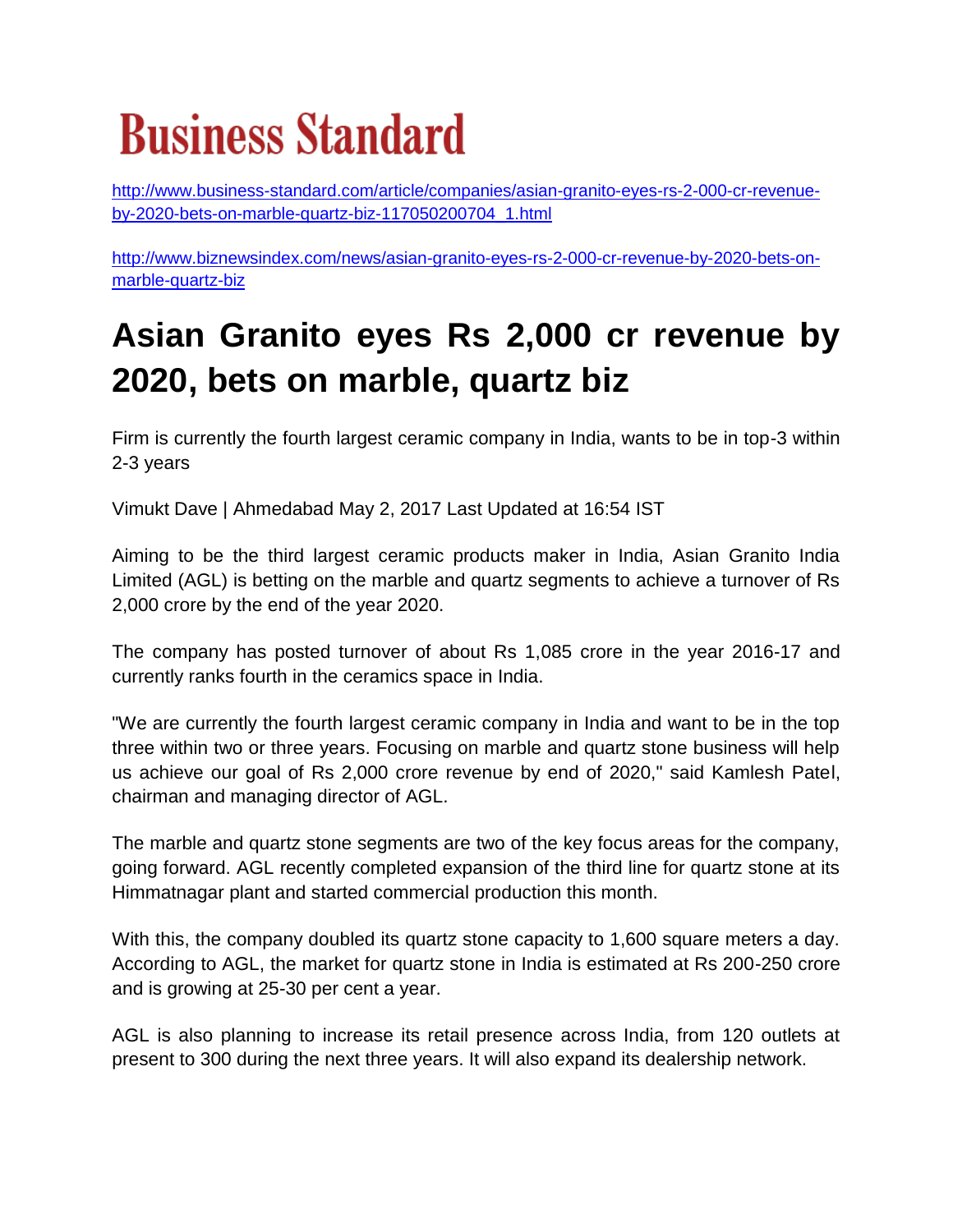"Quartz is a premium product and hence we expect to earn a healthy ebitda margin in the range of 30-32 per cent. About 35 per cent of our revenue comes from retail and we want to increase it to 50 per cent in next three years. For that we will increase our retail outlet numbers to 300. Also we will expand our dealership network to 1,500 dealers by 2020," said Mukesh Patel, managing director, AGL.

The company is also aiming to double its exports from Rs 60 crore at present to over 120 crore within the next two years. It has a presence in 53 countries including Europea, North America, Africa, Gulf, Canada and Australia.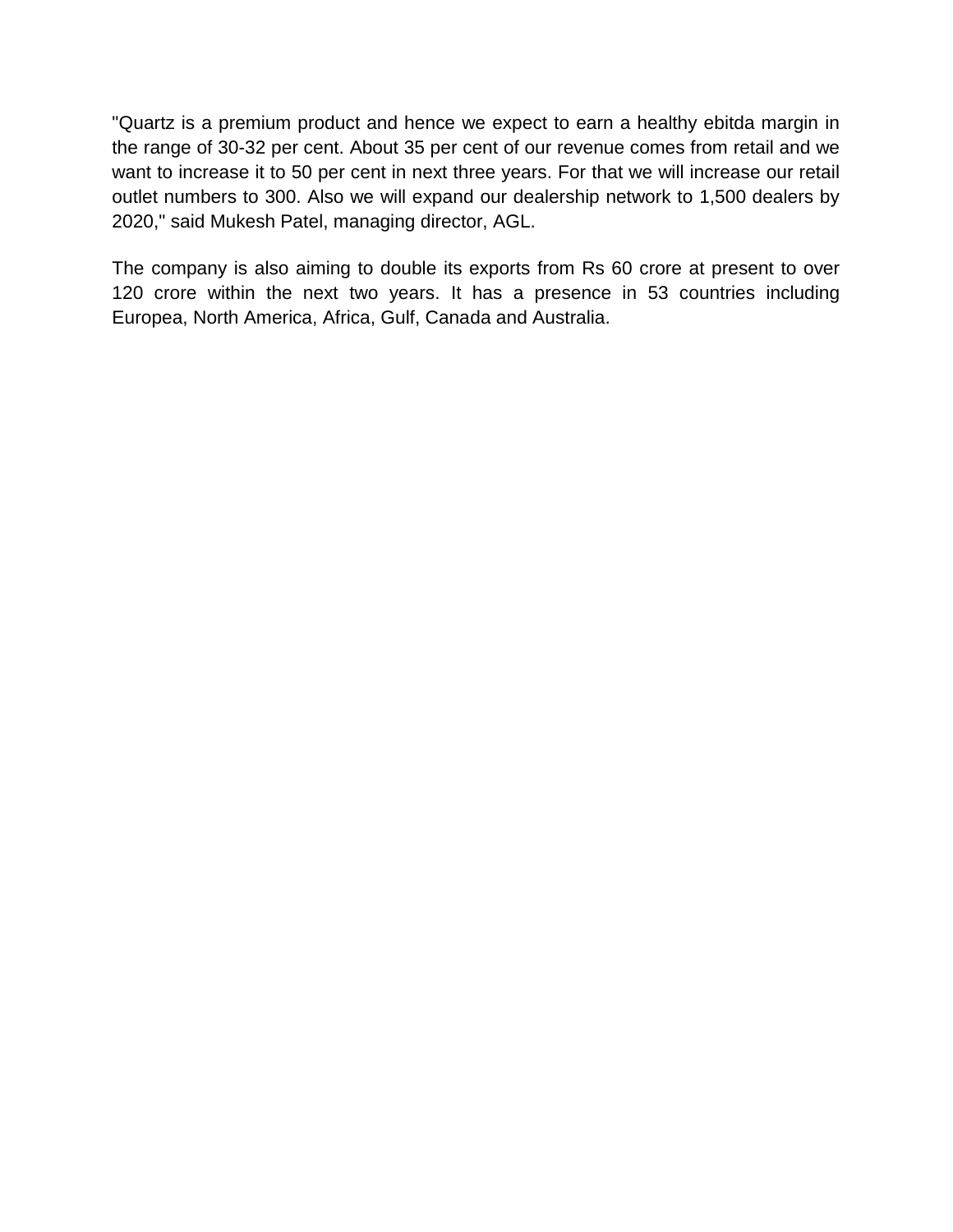# **Business Standard**

[http://www.business-standard.com/article/pti-stories/asian-granito-eyes-rs-2-000-crore](http://www.business-standard.com/article/pti-stories/asian-granito-eyes-rs-2-000-crore-revenue-by-2020-117050200909_1.html)[revenue-by-2020-117050200909\\_1.html](http://www.business-standard.com/article/pti-stories/asian-granito-eyes-rs-2-000-crore-revenue-by-2020-117050200909_1.html)

<http://newsboss.in/ly/x3guuk/Asian-Granito-eyes-Rs-2-000-crore-revenue-by-2020>

#### **Asian Granito eyes Rs 2,000 crore revenue by 2020**

Press Trust of India | New Delhi May 2, 2017 Last Updated at 18:42 IST

Tile company Asian Granito India is looking to double its revenue to Rs 2,000 crore in the next four years as it plans to focus on high value products, including digital ceramic tiles.

Marble and quartz stone segment is one of the top focus areas for the company, Asian Granito said in a statement.

As part of its expansion, the company started commercial production this month at its Himmatnagar quartz stone plant.

"We have a vision to be among the top three tiles companies and reach revenue of Rs 2,000 crore by year 2020," Asian Granito India Chairman and MD Kamlesh Patel said.

We expect the quartz stone and marble segment to grow to Rs 350 crore turnover by then, he added.

With an investment of Rs 20 crore, the company has doubled its quartz stone capacity to 1,600 square meters per day, the statement said.

The company said the new expansion at quartz is likely to fetch additional sales of Rs 60 crore in FY 17-18.

It also announced receiving orders worth Rs 25 crore from domestic and exports market.

Asian Granito India Managing Director Mukesh Patel said: "The company will aggressively expand its dealer distributor network and showrooms to achieve this target".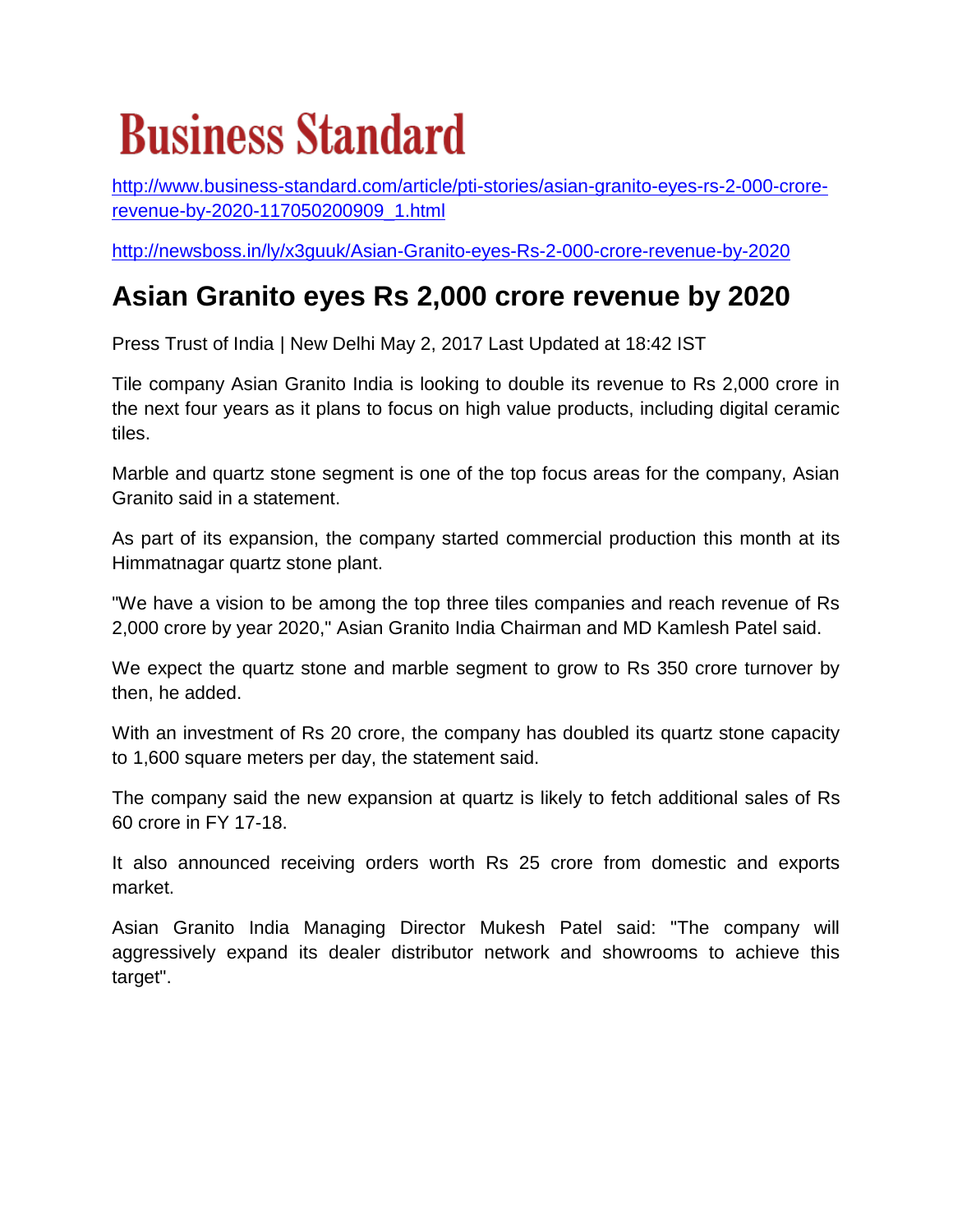# **Business Standard**

[http://www.business-standard.com/article/pti-stories/asian-granito-eyes-rs-2-000-cr](http://www.business-standard.com/article/pti-stories/asian-granito-eyes-rs-2-000-cr-revenue-in-the-next-3-4-years-117050201130_1.html)[revenue-in-the-next-3-4-years-117050201130\\_1.html](http://www.business-standard.com/article/pti-stories/asian-granito-eyes-rs-2-000-cr-revenue-in-the-next-3-4-years-117050201130_1.html)

#### **Asian Granito eyes Rs 2,000 cr revenue in the next 3-4 years**

Press Trust of India | Mumbai May 2, 2017 Last Updated at 20:03 IST

Tiles manufacturer Asian Granito India (AGIL) today said it is eyeing to double its revenues to nearly Rs 2,000 crore in the next three-four years.

"We want to be among the top 3 tiles companies by 2020 in the country and hope to achieve nearly Rs 2,000 crore in revenues in the next 3-4 years," AGIL chairman and managing director Kamlesh Patel said in a statement issued here.

He said the company will focus on high value products including glazed vitrified tiles, digital ceramic tiles and marble and quartz going forward in addition to asset light business model for manufacturing to achieve this target.

"Marble and quartz stone segment is one of the top focus areas for us going forward. We recently completed expansion and commenced operations of the third line for quartz stone at our facility in Gujarat. With this expansion, our quartz stone capacity has doubled to 1,600 square metres per day. We had invested Rs 20 crore for this," Patel said.

AGIL has launched quartz in the large format of 10.5 ft x 5.25 ft at the new facility and has received orders worth Rs 25 crore from domestic and exports market, he said.

"It is our strategy to focus on high-end and value added products. We expect the quartz stone and marble segment to grow to Rs 350 crore turnover by 2020," Patel added.

The new expansion at quartz is likely to fetch additional sales of Rs 60 crore this fiscal.

Market for quartz stone in India is estimated at around Rs 200-250 crore and growing at 25-30 per cent annually, AGIL's managing director Mukesh Patel said.

"Quartz is a premium product and hence we expect to earn a healthy EBITDA margin in the range of 30-32 per cent. We also aim to expand our retail sales and increase share of retail sales to 50 per cent from 35 per cent currently," he added.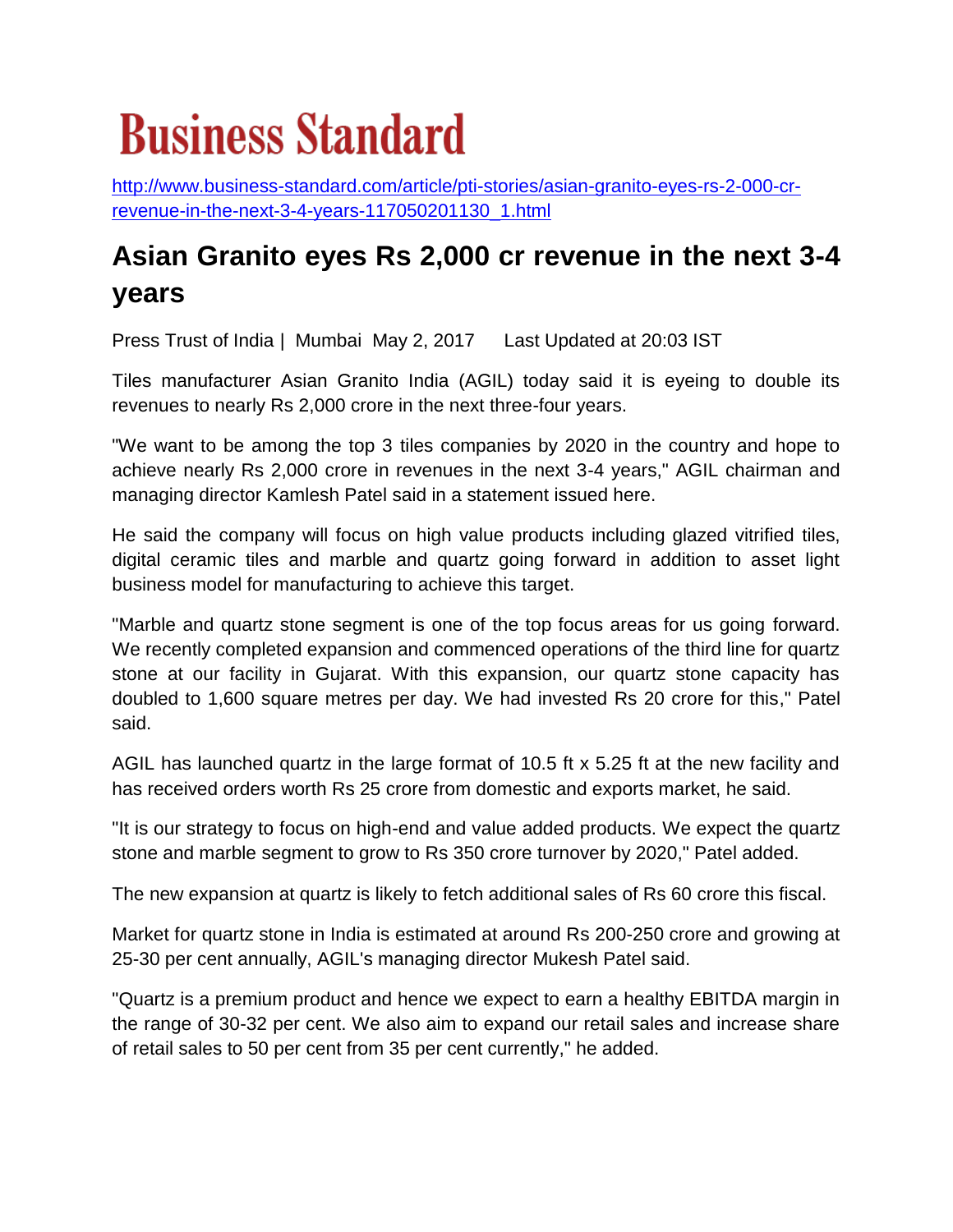# **FINANCIAL EXPRESS**

[http://www.financialexpress.com/industry/asian-granito-eyes-rs-2000-crore-revenue-by-](http://www.financialexpress.com/industry/asian-granito-eyes-rs-2000-crore-revenue-by-2020/651315/)[2020/651315/](http://www.financialexpress.com/industry/asian-granito-eyes-rs-2000-crore-revenue-by-2020/651315/)

<http://in.shafaqna.com/EN/04638356>

[http://fresh-news-now.com/2017/05/02/asian-granito-eyes-rs-2000-crore-revenue-by-](http://fresh-news-now.com/2017/05/02/asian-granito-eyes-rs-2000-crore-revenue-by-2020/)[2020/](http://fresh-news-now.com/2017/05/02/asian-granito-eyes-rs-2000-crore-revenue-by-2020/)

# **Asian Granito eyes Rs 2,000 crore revenue by 2020**

Tiles manufacturer Asian Granito India (AGIL) today said it is eyeing to double its revenues to nearly Rs 2,000 crore in the next three-four years.



By: PTI | Mumbai | Published: May 2, 2017 8:23 PM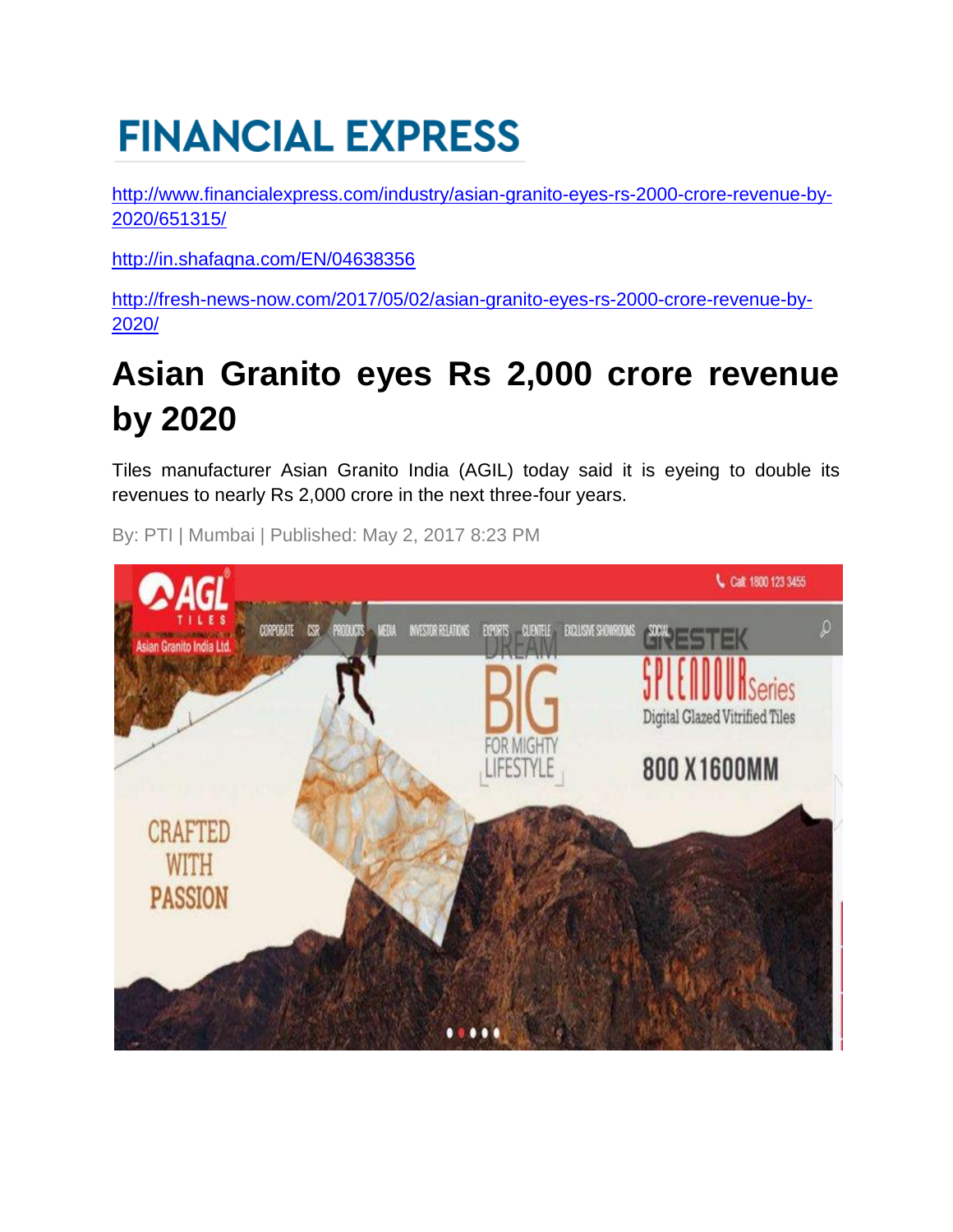AGIL has launched quartz in the large format of 10.5 ft x 5.25 ft at the new facility and has received orders worth Rs 25 crore from domestic and exports market, he said. (Website)

Tiles manufacturer Asian Granito India (AGIL) today said it is eyeing to double its revenues to nearly Rs 2,000 crore in the next three-four years. "We want to be among the top 3 tiles companies by 2020 in the country and hope to achieve nearly Rs 2,000 crore in revenues in the next 3-4 years," AGIL chairman and managing director Kamlesh Patel said in a statement issued here.

He said the company will focus on high value products including glazed vitrified tiles, digital ceramic tiles and marble and quartz going forward in addition to asset light business model for manufacturing to achieve this target. "Marble and quartz stone segment is one of the top focus areas for us going forward. We recently completed expansion and commenced operations of the third line for quartz stone at our facility in Gujarat. With this expansion, our quartz stone capacity has doubled to 1,600 square metres per day. We had invested Rs 20 crore for this," Patel said.

AGIL has launched quartz in the large format of 10.5 ft x 5.25 ft at the new facility and has received orders worth Rs 25 crore from domestic and exports market, he said. "It is our strategy to focus on high-end and value added products. We expect the quartz stone and marble segment to grow to Rs 350 crore turnover by 2020," Patel added.

The new expansion at quartz is likely to fetch additional sales of Rs 60 crore this fiscal. Market for quartz stone in India is estimated at around Rs 200-250 crore and growing at 25-30 per cent annually, AGIL's managing director Mukesh Patel said.

"Quartz is a premium product and hence we expect to earn a healthy EBITDA margin in the range of 30-32 per cent. We also aim to expand our retail sales and increase share of retail sales to 50 per cent from 35 per cent currently," he added.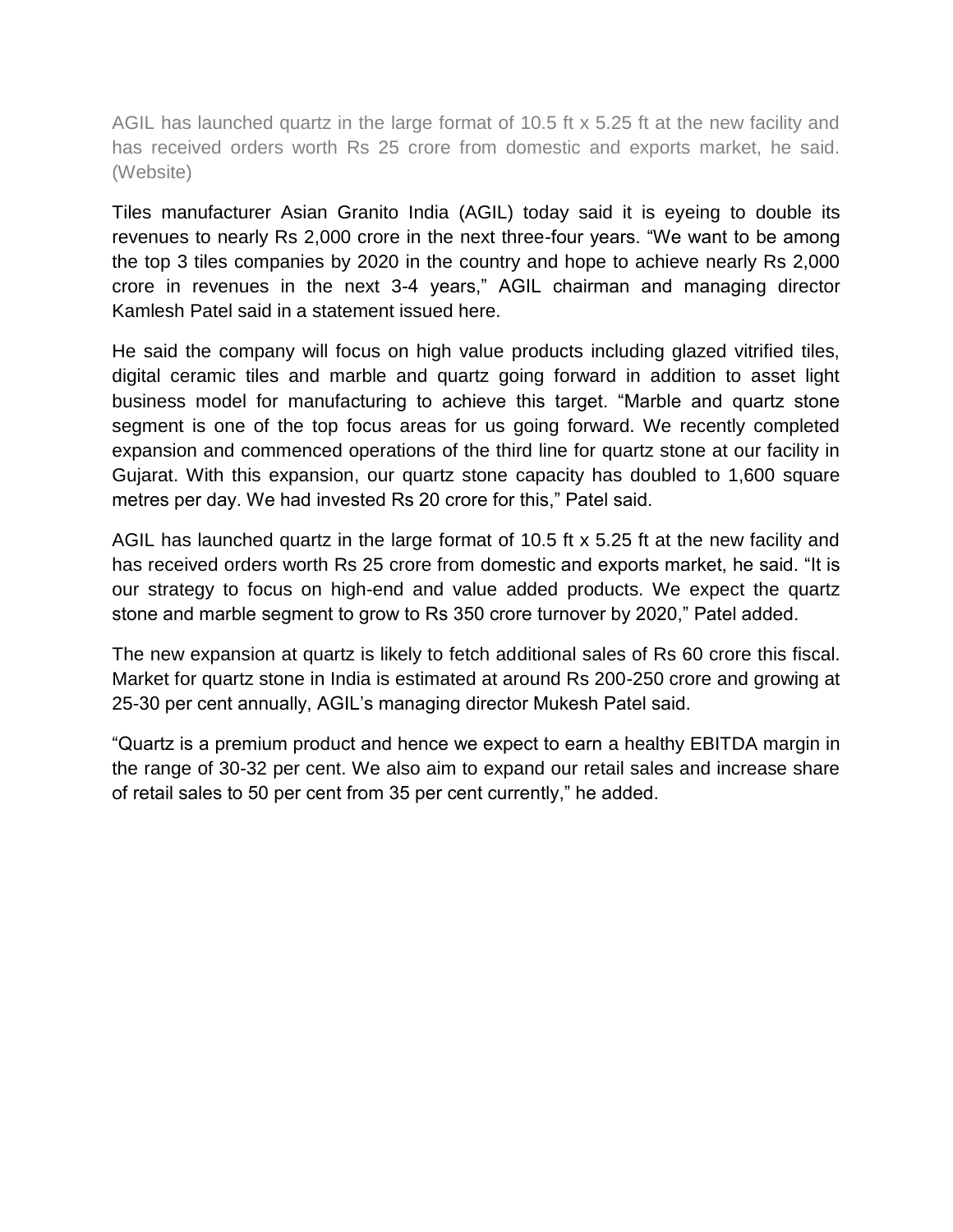

[http://www.dnaindia.com/money/report-asian-granito-eyes-rs-2000-cr-revenue-in-the](http://www.dnaindia.com/money/report-asian-granito-eyes-rs-2000-cr-revenue-in-the-next-3-4-years-2425277)[next-3-4-years-2425277](http://www.dnaindia.com/money/report-asian-granito-eyes-rs-2000-cr-revenue-in-the-next-3-4-years-2425277)

# **Asian Granito eyes Rs 2,000 cr revenue in the next 3-4 years**

Tue, 2 May 2017-08:09pm, PTI

Tiles manufacturer Asian Granito India (AGIL) today said it is eyeing to double its revenues to nearly Rs 2,000 crore in the next three-four years.

"We want to be among the top 3 tiles companies by 2020 in the country and hope to achieve nearly Rs 2,000 crore in revenues in the next 3-4 years," AGIL chairman and managing director Kamlesh Patel said in a statement issued here.

He said the company will focus on high value products including glazed vitrified tiles, digital ceramic tiles and marble and quartz going forward in addition to asset light business model for manufacturing to achieve this target.

"Marble and quartz stone segment is one of the top focus areas for us going forward. We recently completed expansion and commenced operations of the third line for quartz stone at our facility in Gujarat. With this expansion, our quartz stone capacity has doubled to 1,600 square metres per day. We had invested Rs 20 crore for this," Patel said.

AGIL has launched quartz in the large format of 10.5 ft x 5.25 ft at the new facility and has received orders worth Rs 25 crore from domestic and exports market, he said.

"It is our strategy to focus on high-end and value added products. We expect the quartz stone and marble segment to grow to Rs 350 crore turnover by 2020," Patel added.

The new expansion at quartz is likely to fetch additional sales of Rs 60 crore this fiscal. Market for quartz stone in India is estimated at around Rs 200-250 crore and growing at 25-30 per cent annually, AGIL's managing director Mukesh Patel said. "Quartz is a premium product and hence we expect to earn a healthy EBITDA margin in the range of 30-32 per cent. We also aim to expand our retail sales and increase share of retail sales to 50 per cent from 35 per cent currently," he added.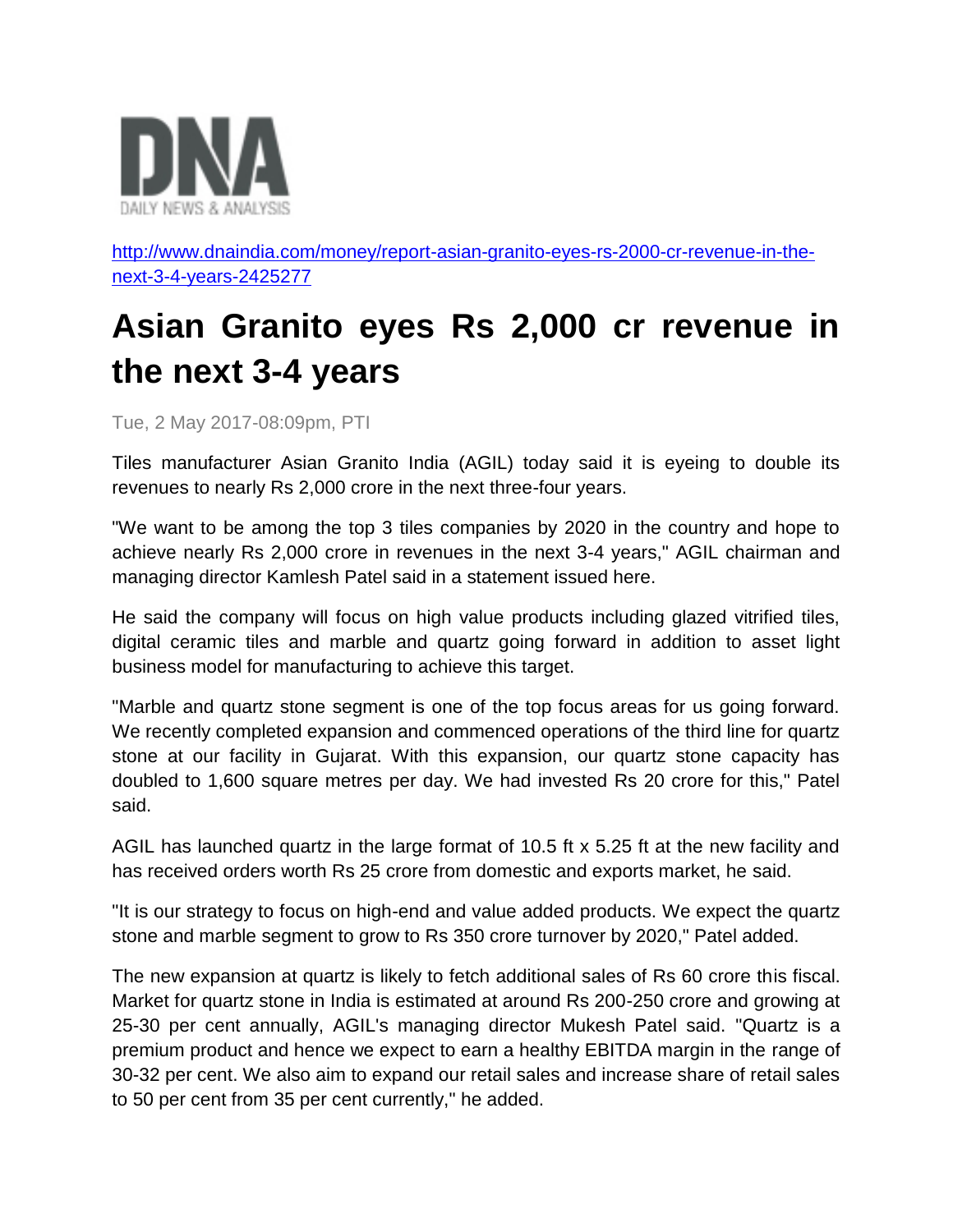![](_page_13_Picture_0.jpeg)

[http://realty.economictimes.indiatimes.com/news/allied-industries/tiles-firm-asian](http://realty.economictimes.indiatimes.com/news/allied-industries/tiles-firm-asian-granito-india-sets-revenue-target-of-rs-2000-crore-by-2020/58476469)[granito-india-sets-revenue-target-of-rs-2000-crore-by-2020/58476469](http://realty.economictimes.indiatimes.com/news/allied-industries/tiles-firm-asian-granito-india-sets-revenue-target-of-rs-2000-crore-by-2020/58476469)

### **Tiles firm Asian Granito India sets revenue target of Rs 2,000 crore by 2020**

*Sanu Sandilya | ETRealty | May 02, 2017, 16:21 IST*

*The company will focus on high value products including glazed vitrified tiles, digital ceramic tiles and marble & quartz going forward in addition to asset light business model for manufacturing to achieve this target*

NEW DELHI: Tiles manufacturer Asian Granito India is planning to double its revenues in coming 3-4 years and has set a revenue target of Rs 2,000 crore by 2020 to be among the top 3 tiles manufacturers in India.The company will focus on high value products including glazed vitrified tiles, digital ceramic tiles and marble & quartz going forward in addition to asset light business model for manufacturing to achieve this target.

It expects the marble and quartz stone segment to grow to Rs 350 crore turnover by 2020, according to Kamlesh Patel, chairman and managing director, Asian Granito India. "The expansion in quartz is in line with company's strategy to focus on high-end and value added products. The company has launched quartz slab of 20mm and 30mm thickness from the new facility and has received very good response from both the domestic as well as export market," he said.

The company has recently completed expansion of the third line for quartz stone at its Himmatnagar plant and started commercial production this month, doubling its quartz stone capacity to 1,600 square meters per day. Asian Granito expects this expansion to fetch an additional sales of Rs 60 crore in financial year 2017-18.

Market for quartz stone in India is estimated at around Rs 200-250 crore and growing at 25-30% per annum, according to Mukesh Patel, managing director, Asian Granito India.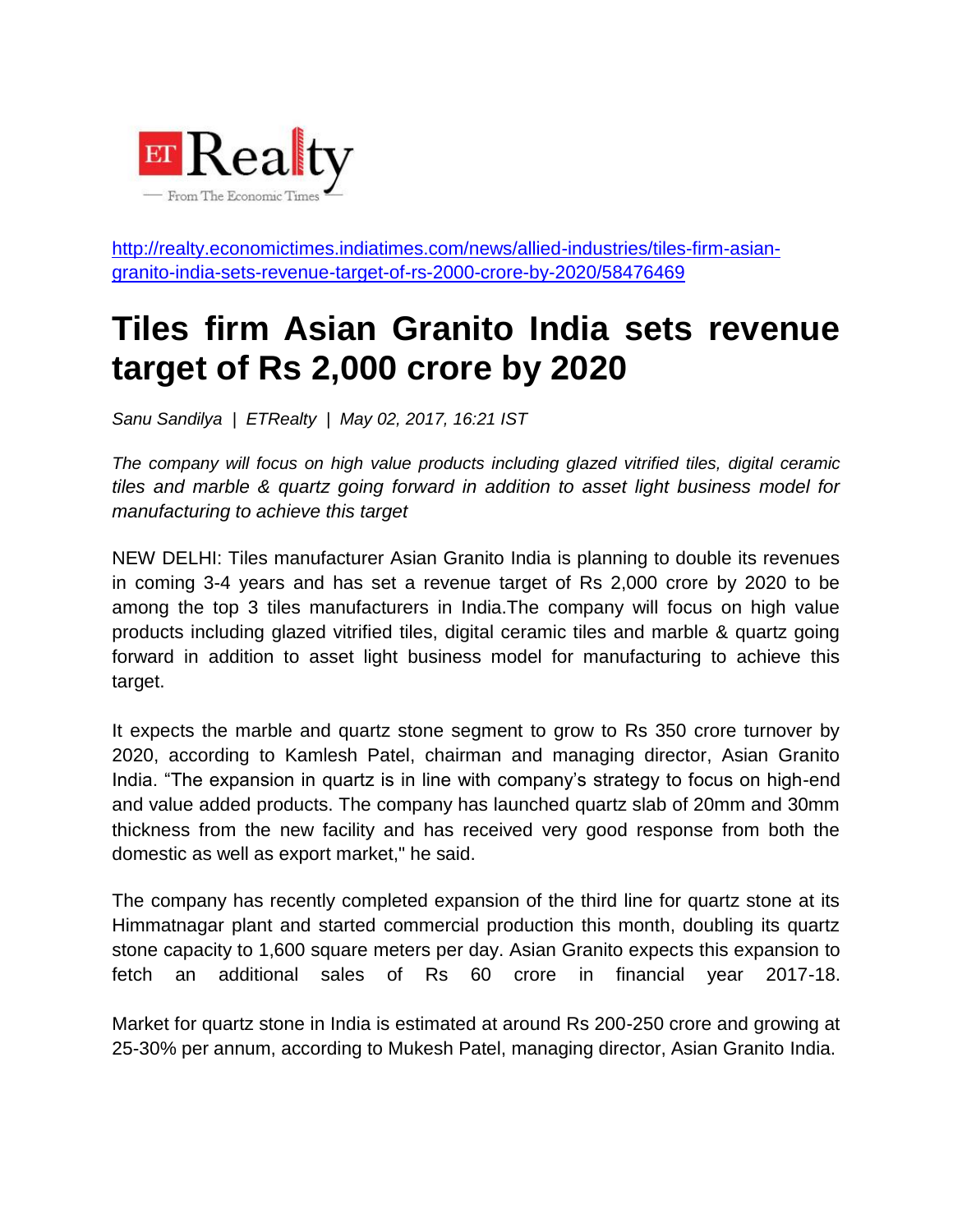"Quartz is a premium product and hence we expect to earn a healthy EBITDA margin in the range of 30-32%. The company also aims to expand its retail sales and aims to increase share of retail sales to 50% from 35% currently. Company will aggressively expand its dealer-distributor network and showrooms to achieve this target," he said.

The ceramic company has launched quartz in the large format of 10.5 feet X 5.25 feet at the new facility and claims to have received orders worth Rs 25 crore from domestic and exports market. It also offers products such as ceramic floor, digital wall, vitrified, parking, porcelain, glazed vitrified, outdoor, natural marble composite, quartz, etc.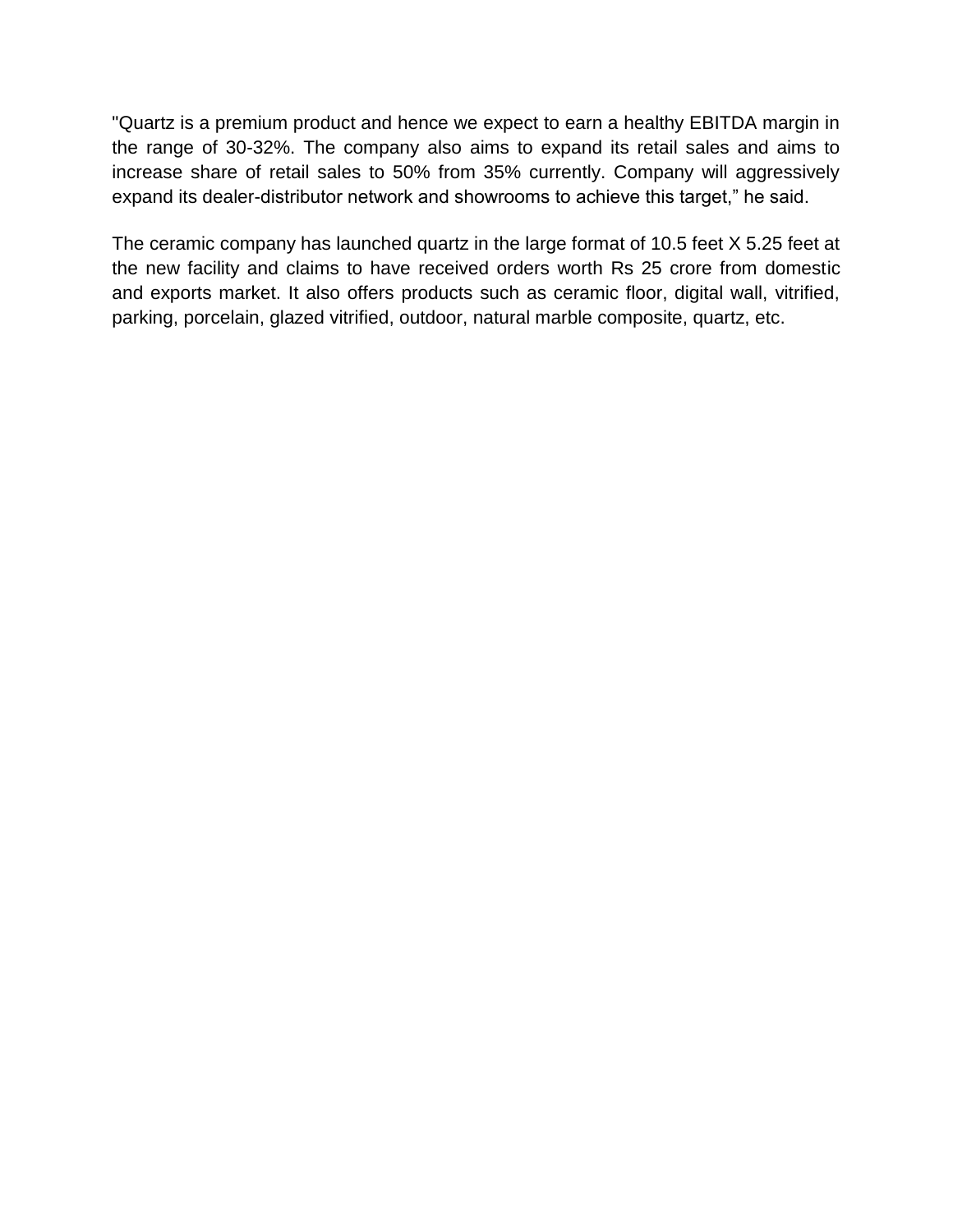![](_page_15_Picture_0.jpeg)

[http://www.times-mumbai.com/2017/05/02/asian-granito-eyes-rs-2000-crore-revenue](http://www.times-mumbai.com/2017/05/02/asian-granito-eyes-rs-2000-crore-revenue-by-2020/)[by-2020/](http://www.times-mumbai.com/2017/05/02/asian-granito-eyes-rs-2000-crore-revenue-by-2020/)

#### **Asian Granito eyes Rs 2,000 crore revenue by 2020**

By Times-Mumbai - May 2, 2017

![](_page_15_Picture_4.jpeg)

AGIL has launched quartz in the large format of 10.5 ft x 5.25 ft at the new facility and has received orders worth Rs 25 crore from domestic and exports market, he said. (Website)

Tiles manufacturer Asian Granito India (AGIL) today said it is eyeing to double its revenues to nearly Rs 2,000 crore in the next three-four years. "We want to be among the top 3 tiles companies by 2020 in the country and hope to achieve nearly Rs 2,000 crore in revenues in the next 3-4 years," AGIL chairman and managing director Kamlesh Patel said in a statement issued here.

He said the company will focus on high value products including glazed vitrified tiles, digital ceramic tiles and marble and quartz going forward in addition to asset light business model for manufacturing to achieve this target. "Marble and quartz stone segment is one of the top focus areas for us going forward. We recently completed expansion and commenced operations of the third line for quartz stone at our facility in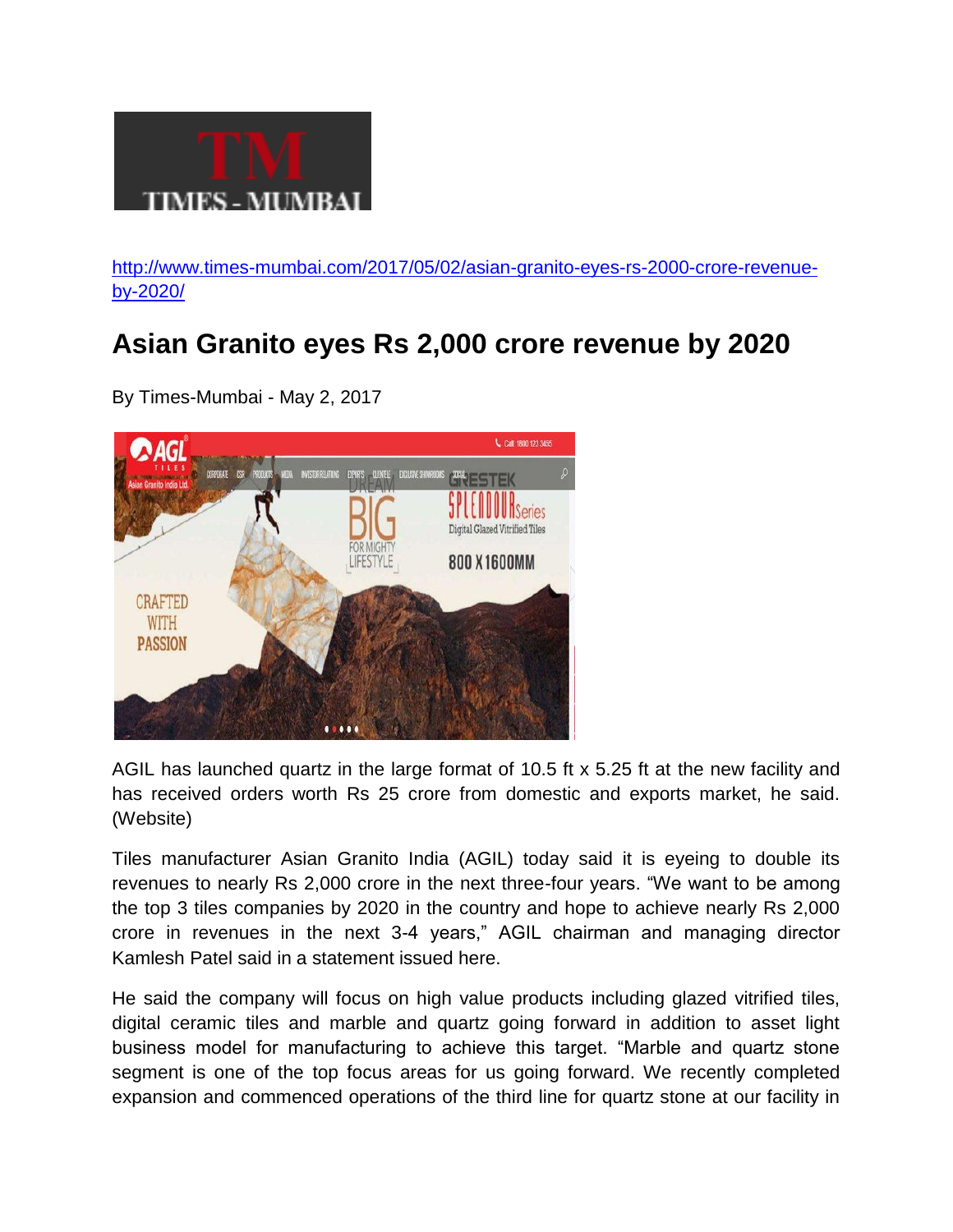Gujarat. With this expansion, our quartz stone capacity has doubled to 1,600 square metres per day. We had invested Rs 20 crore for this," Patel said.

Also watch:

AGIL has launched quartz in the large format of 10.5 ft x 5.25 ft at the new facility and has received orders worth Rs 25 crore from domestic and exports market, he said. "It is our strategy to focus on high-end and value added products. We expect the quartz stone and marble segment to grow to Rs 350 crore turnover by 2020," Patel added.

The new expansion at quartz is likely to fetch additional sales of Rs 60 crore this fiscal. Market for quartz stone in India is estimated at around Rs 200-250 crore and growing at 25-30 per cent annually, AGIL's managing director Mukesh Patel said.

"Quartz is a premium product and hence we expect to earn a healthy EBITDA margin in the range of 30-32 per cent. We also aim to expand our retail sales and increase share of retail sales to 50 per cent from 35 per cent currently," he added.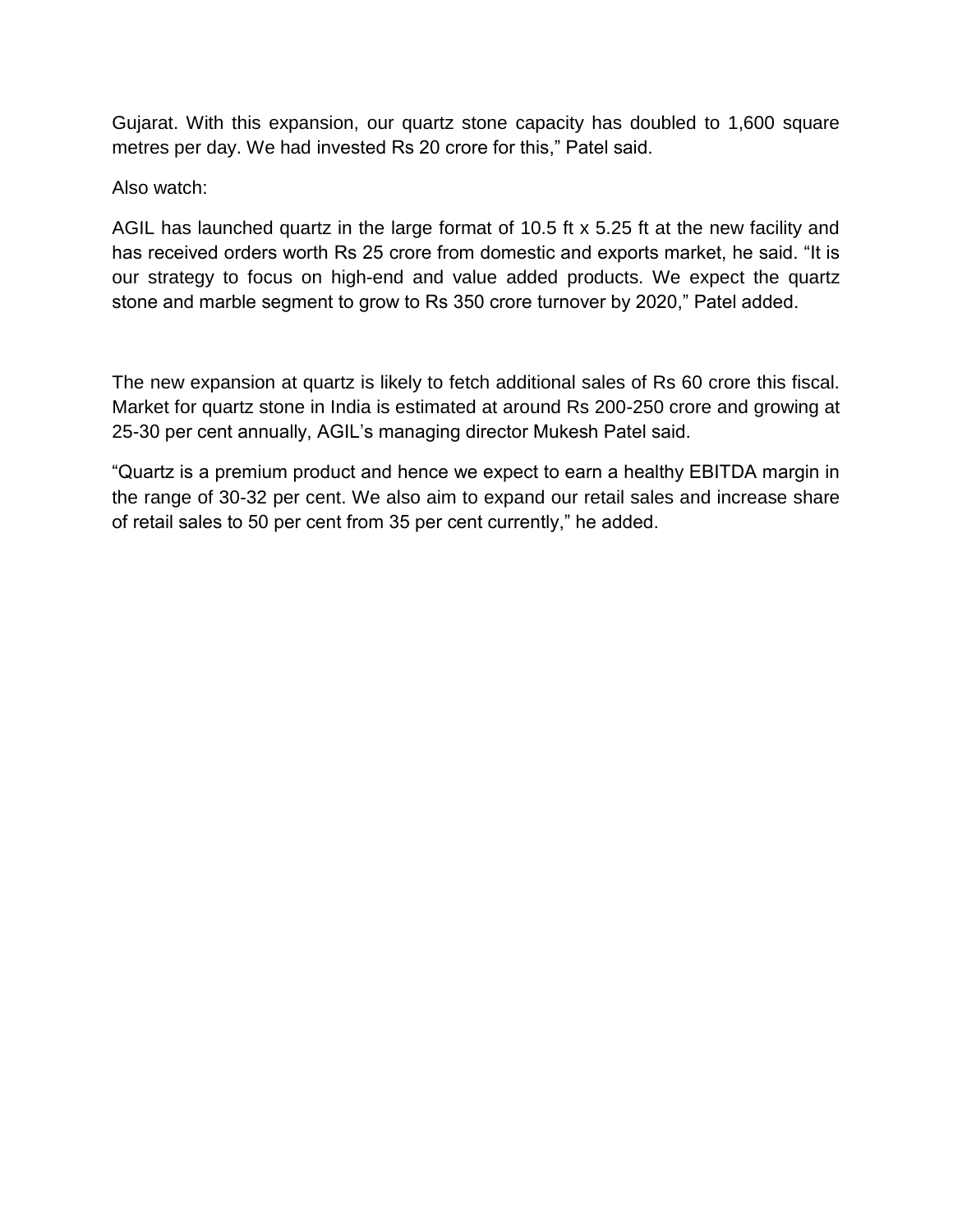![](_page_17_Picture_0.jpeg)

[http://indiatoday.intoday.in/story/asian-granito-eyes-rs-2000-cr-revenue-in-the-next-3-4](http://indiatoday.intoday.in/story/asian-granito-eyes-rs-2000-cr-revenue-in-the-next-3-4-years/1/943916.html) [years/1/943916.html](http://indiatoday.intoday.in/story/asian-granito-eyes-rs-2000-cr-revenue-in-the-next-3-4-years/1/943916.html)

# **Asian Granito eyes Rs 2,000 cr revenue in the next 3-4 years**

PTI May 2, 2017 | UPDATED 20:05 IST

Mumbai, May 2 (PTI) Tiles manufacturer Asian Granito India (AGIL) today said it is eyeing to double its revenues to nearly Rs 2,000 crore in the next three-four years.

"We want to be among the top 3 tiles companies by 2020 in the country and hope to achieve nearly Rs 2,000 crore in revenues in the next 3-4 years," AGIL chairman and managing director Kamlesh Patel said in a statement issued here.

He said the company will focus on high value products including glazed vitrified tiles, digital ceramic tiles and marble and quartz going forward in addition to asset light business model for manufacturing to achieve this target.

"Marble and quartz stone segment is one of the top focus areas for us going forward. We recently completed expansion and commenced operations of the third line for quartz stone at our facility in Gujarat. With this expansion, our quartz stone capacity has doubled to 1,600 square metres per day. We had invested Rs 20 crore for this," Patel said.

AGIL has launched quartz in the large format of 10.5 ft x 5.25 ft at the new facility and has received orders worth Rs 25 crore from domestic and exports market, he said.

"It is our strategy to focus on high-end and value added products. We expect the quartz stone and marble segment to grow to Rs 350 crore turnover by 2020," Patel added.

The new expansion at quartz is likely to fetch additional sales of Rs 60 crore this fiscal.

Market for quartz stone in India is estimated at around Rs 200-250 crore and growing at 25-30 per cent annually, AGILs managing director Mukesh Patel said.

"Quartz is a premium product and hence we expect to earn a healthy EBITDA margin in the range of 30-32 per cent. We also aim to expand our retail sales and increase share of retail sales to 50 per cent from 35 per cent currently," he added. PTI PSK ARS NSK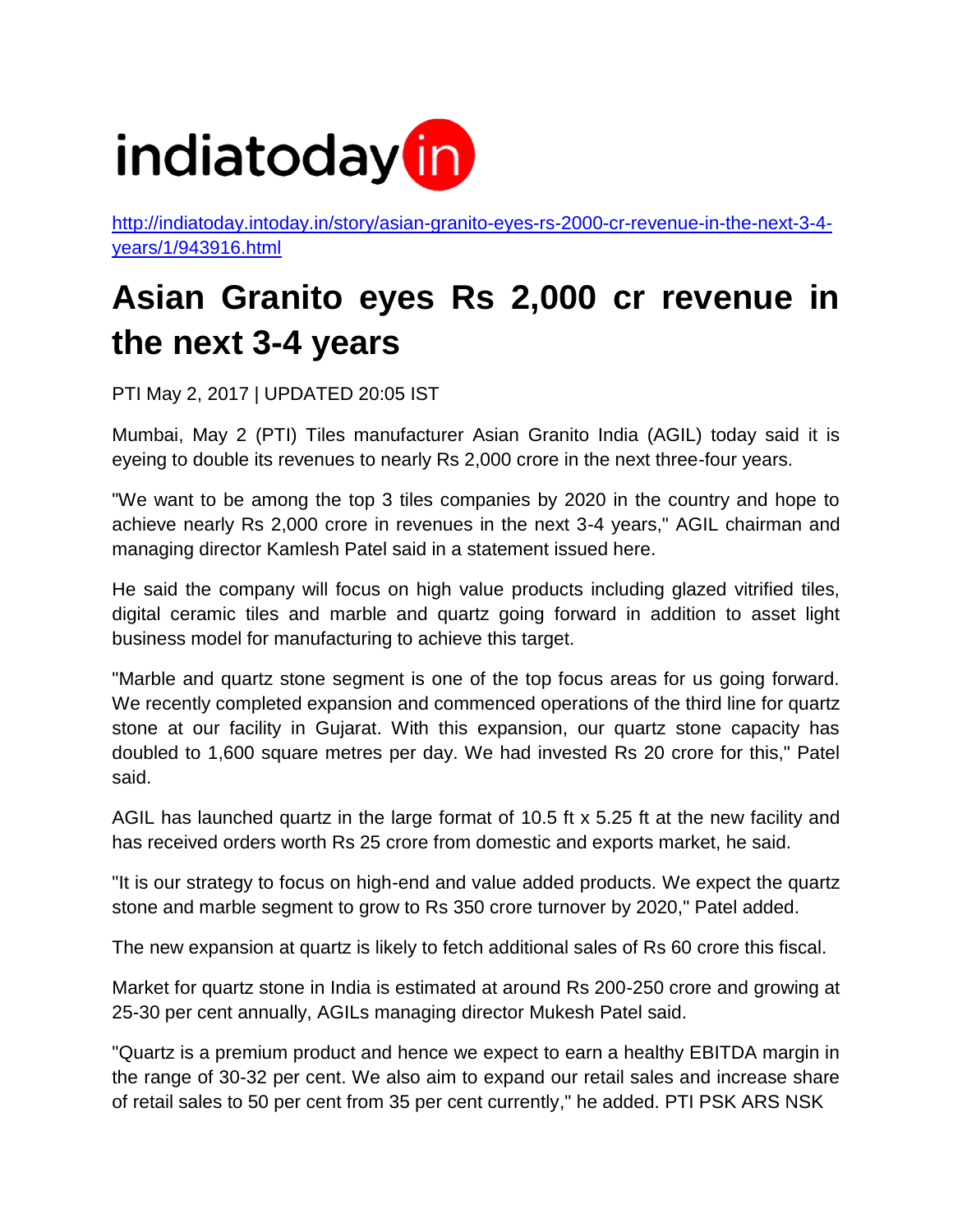![](_page_18_Picture_0.jpeg)

### **Asian Granito plans to double revenues in coming 3-4 years**

[http://markets.livemint.com/news/company/news/asian-granito-plans-to-double](http://markets.livemint.com/news/company/news/asian-granito-plans-to-double-revenues-in-coming-3-4-years-546561.aspx)[revenues-in-coming-3-4-years-546561.aspx](http://markets.livemint.com/news/company/news/asian-granito-plans-to-double-revenues-in-coming-3-4-years-546561.aspx)

Asian Granito India (AGIL) is planning to double its revenues in coming 3-4 years. The company has set a revenue target of Rs 2,000 crore and aims to be among the top 3 tiles companies in India in its vision for 2020. The company will focus on high value products including glazed vitrified tiles, digital ceramic tiles and marble & quartz going forward in addition to asset light business model for manufacturing to achieve this target.

The company has recently completed expansion of the 3rd line for quartz stone at its Himmatnagar plant and started commercial production this month. Post the expansion, company has doubled its quartz stone capacity to 1,600 square meters per day investing Rs 20 crore. The company has launched quartz in the large format of 10.5 feet X 5.25 feet at the new facility and has received orders worth Rs 25 crore from domestic and exports market.

Asian Granito India is one of the top four Indian ceramic Companies engaged in the business of manufacturing, and trading of Ceramic Wall, Floor, Vitrified Tiles, Marble & Quartz Headquartered in Gujarat.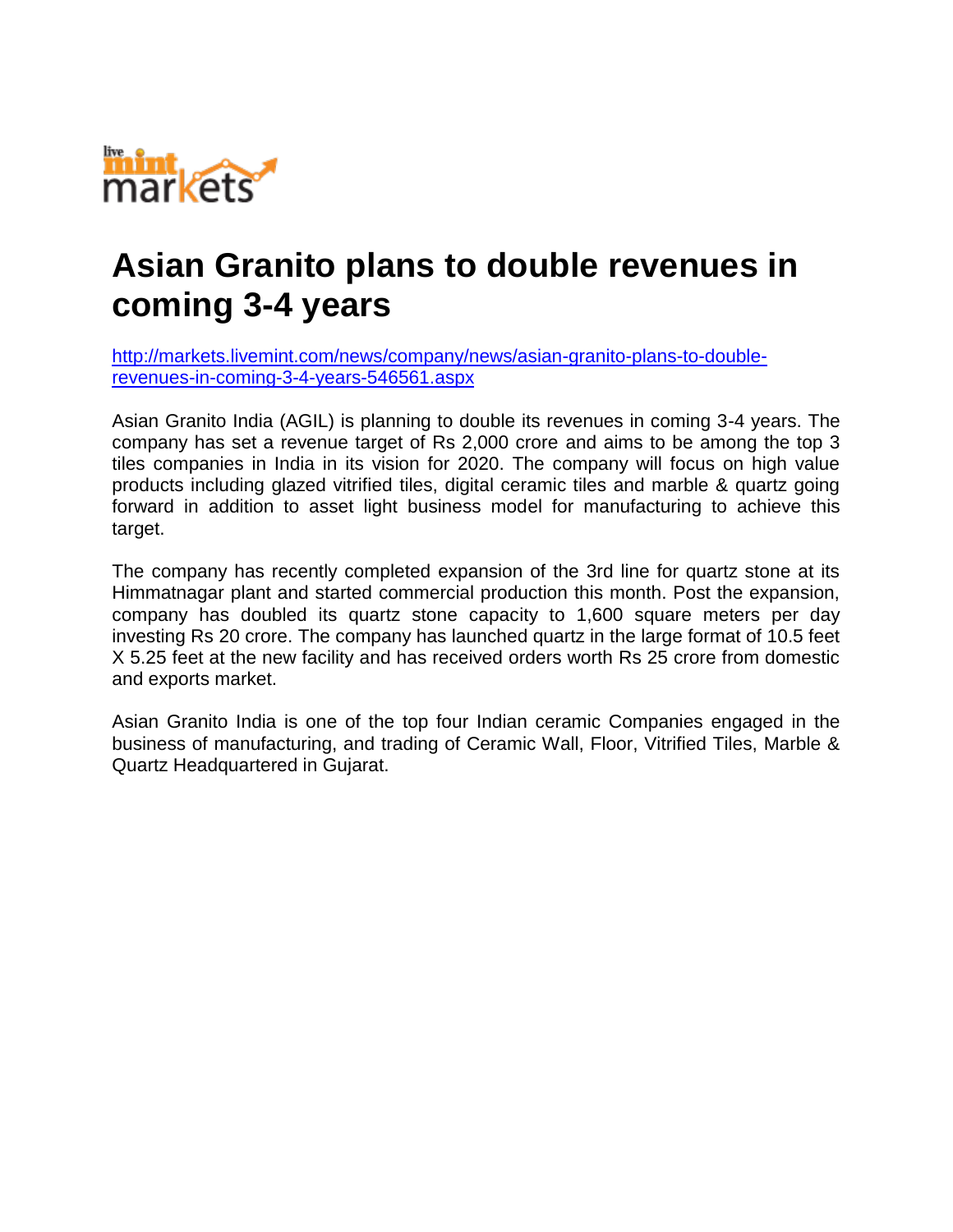![](_page_19_Picture_0.jpeg)

[http://markets.livemint.com/news/company/news/asian-granito-plans-to-double](http://markets.livemint.com/news/company/news/asian-granito-plans-to-double-revenues-in-coming-3-4-years-546561.aspx)[revenues-in-coming-3-4-years-546561.aspx](http://markets.livemint.com/news/company/news/asian-granito-plans-to-double-revenues-in-coming-3-4-years-546561.aspx)

#### **Asian Granito plans to double revenues in coming 3-4 years**

Last Modified: May 02 2017, 12:05 PM IST

![](_page_19_Figure_4.jpeg)

Asian Granito India (AGIL) is planning to double its revenues in coming 3-4 years. The company has set a revenue target of Rs 2,000 crore and aims to be among the top 3 tiles companies in India in its vision for 2020. The company will focus on high value products including glazed vitrified tiles, digital ceramic tiles and marble & quartz going forward in addition to asset light business model for manufacturing to achieve this target.

The company has recently completed expansion of the 3rd line for quartz stone at its Himmatnagar plant and started commercial production this month. Post the expansion, company has doubled its quartz stone capacity to 1,600 square meters per day investing Rs 20 crore. The company has launched quartz in the large format of 10.5 feet X 5.25 feet at the new facility and has received orders worth Rs 25 crore from domestic and exports market.

Asian Granito India is one of the top four Indian ceramic Companies engaged in the business of manufacturing, and trading of Ceramic Wall, Floor, Vitrified Tiles, Marble & Quartz Headquartered in Gujarat.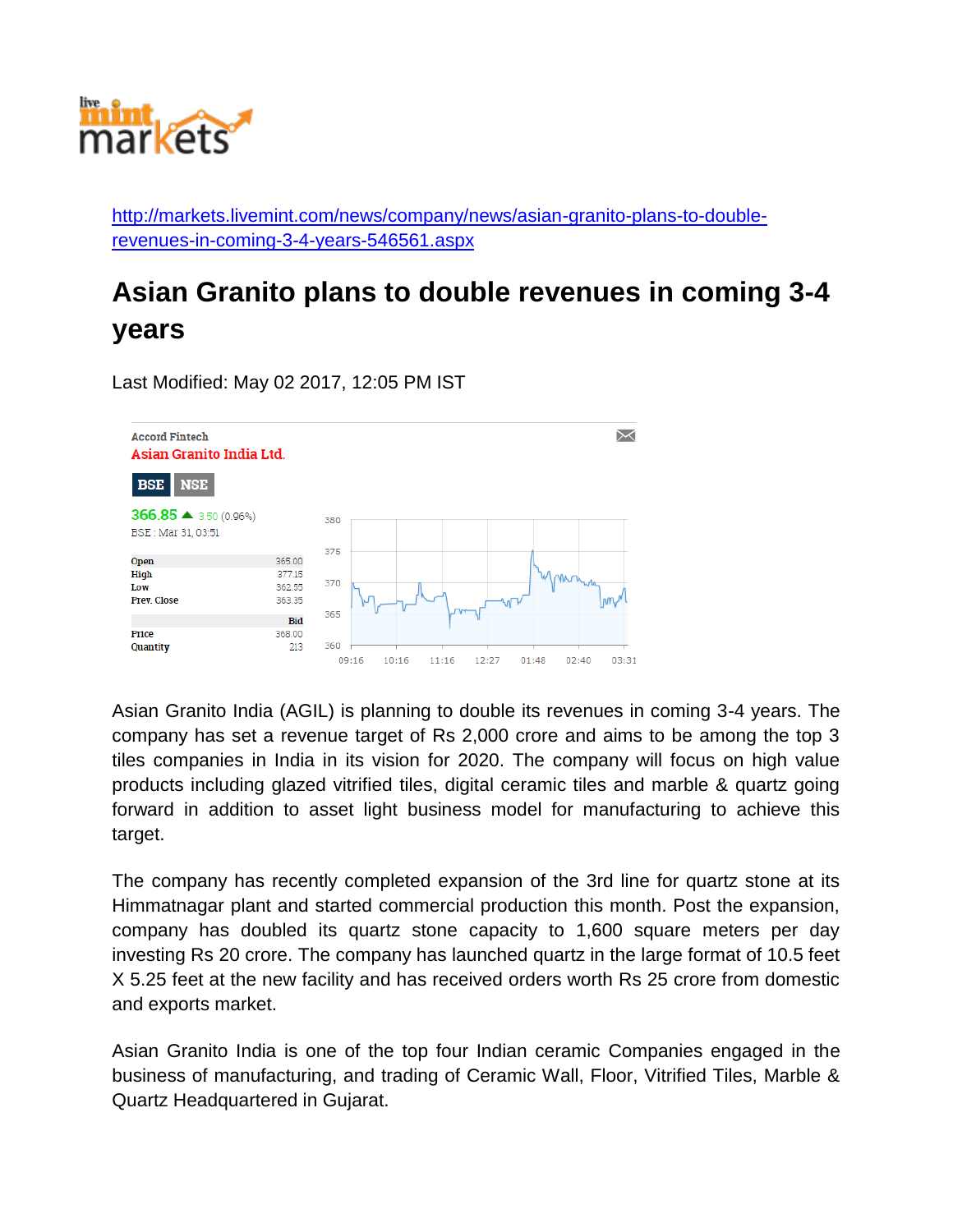![](_page_20_Picture_0.jpeg)

[http://www.outlookindia.com/newsscroll/asian-granito-eyes-rs-2000-crore-revenue-by-](http://www.outlookindia.com/newsscroll/asian-granito-eyes-rs-2000-crore-revenue-by-2020/1040705)[2020/1040705](http://www.outlookindia.com/newsscroll/asian-granito-eyes-rs-2000-crore-revenue-by-2020/1040705)

# **Asian Granito eyes Rs 2,000 crore revenue by 2020**

02 MAY 2017 Last Updated at 6:31 PM

"Marble and quartz stone segment is one of the top focus areas for us going forward We recently completed expansion and commenced operations of the third line for quartz stone at our facility in Gujarat With this expansion, our quartz stone capacity has doubled to 1,600 square metres per day We had invested Rs 20 crore for this," Patel said

New Delhi, May 2 Tile company Asian Granito India is looking to double its revenue to Rs 2,000 crore in the next four years as it plans to focus on high value products, including digital ceramic tiles.

Marble and quartz stone segment is one of the top focus areas for the company, Asian Granito said in a statement.

As part of its expansion, the company started commercial production this month at its Himmatnagar quartz stone plant.

"We have a vision to be among the top three tiles companies and reach revenue of Rs 2,000 crore by year 2020," Asian Granito India Chairman and MD Kamlesh Patel said.

We expect the quartz stone and marble segment to grow to Rs 350 crore turnover by then, he added.

With an investment of Rs 20 crore, the company has doubled its quartz stone capacity to 1,600 square meters per day, the statement said.

The company said the new expansion at quartz is likely to fetch additional sales of Rs 60 crore in FY 17-18.

It also announced receiving orders worth Rs 25 crore from domestic and exports market.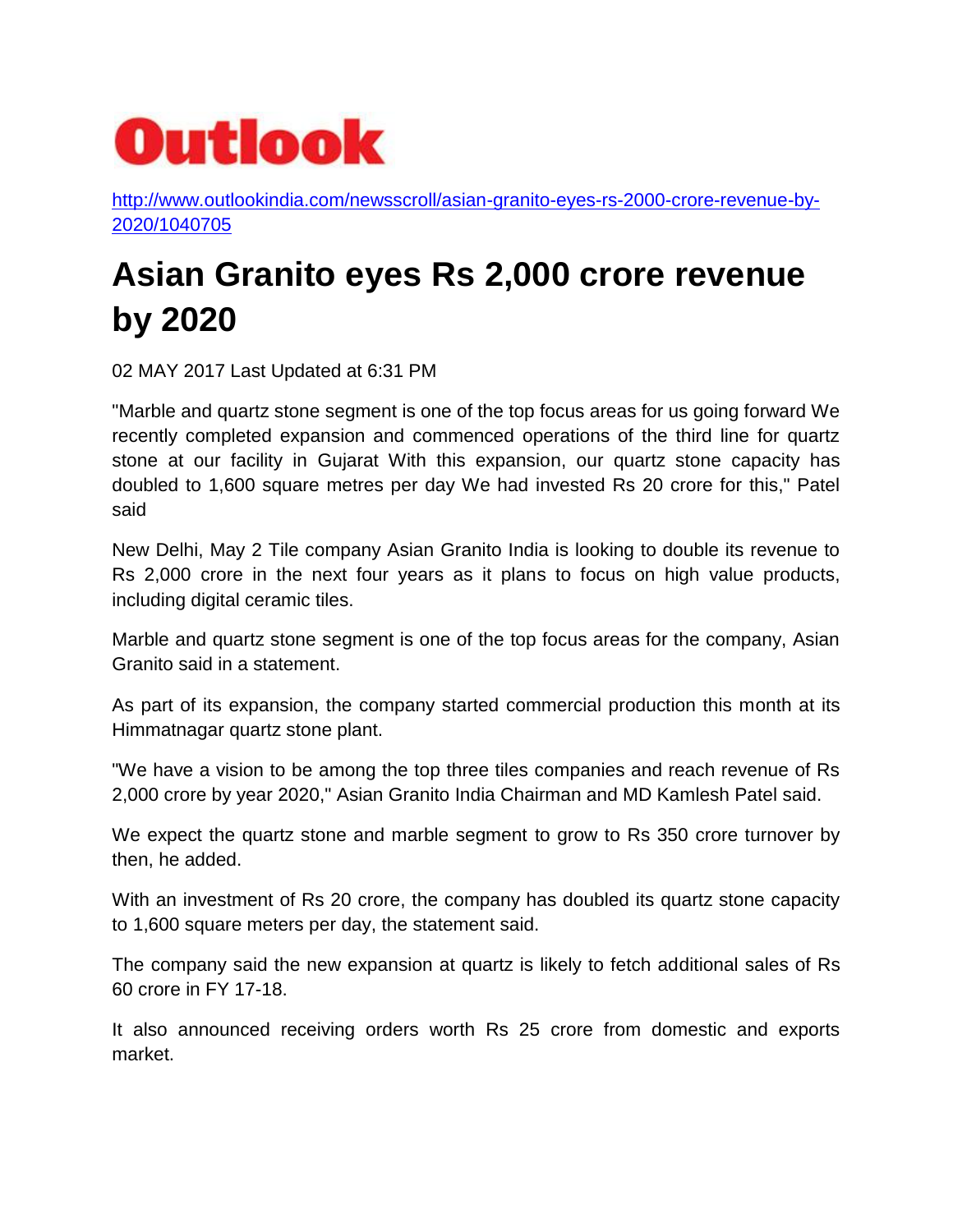Asian Granito India Managing Director Mukesh Patel said: "The company will aggressively expand its dealer distributor network and showrooms to achieve this target".

Mumbai, May 2 Tiles manufacturer Asian Granito India (AGIL) today said it is eyeing to double its revenues to nearly Rs 2,000 crore in the next three-four years.

"We want to be among the top 3 tiles companies by 2020 in the country and hope to achieve nearly Rs 2,000 crore in revenues in the next 3-4 years," AGIL chairman and managing director Kamlesh Patel said in a statement issued here.

He said the company will focus on high value products including glazed vitrified tiles, digital ceramic tiles and marble and quartz going forward in addition to asset light business model for manufacturing to achieve this target.

"Marble and quartz stone segment is one of the top focus areas for us going forward. We recently completed expansion and commenced operations of the third line for quartz stone at our facility in Gujarat. With this expansion, our quartz stone capacity has doubled to 1,600 square metres per day. We had invested Rs 20 crore for this," Patel said.

AGIL has launched quartz in the large format of 10.5 ft x 5.25 ft at the new facility and has received orders worth Rs 25 crore from domestic and exports market, he said.

"It is our strategy to focus on high-end and value added products. We expect the quartz stone and marble segment to grow to Rs 350 crore turnover by 2020," Patel added.

The new expansion at quartz is likely to fetch additional sales of Rs 60 crore this fiscal.

Market for quartz stone in India is estimated at around Rs 200-250 crore and growing at 25-30 per cent annually, AGIL's managing director Mukesh Patel said.

"Quartz is a premium product and hence we expect to earn a healthy EBITDA margin in the range of 30-32 per cent. We also aim to expand our retail sales and increase share of retail sales to 50 per cent from 35 per cent currently," he added.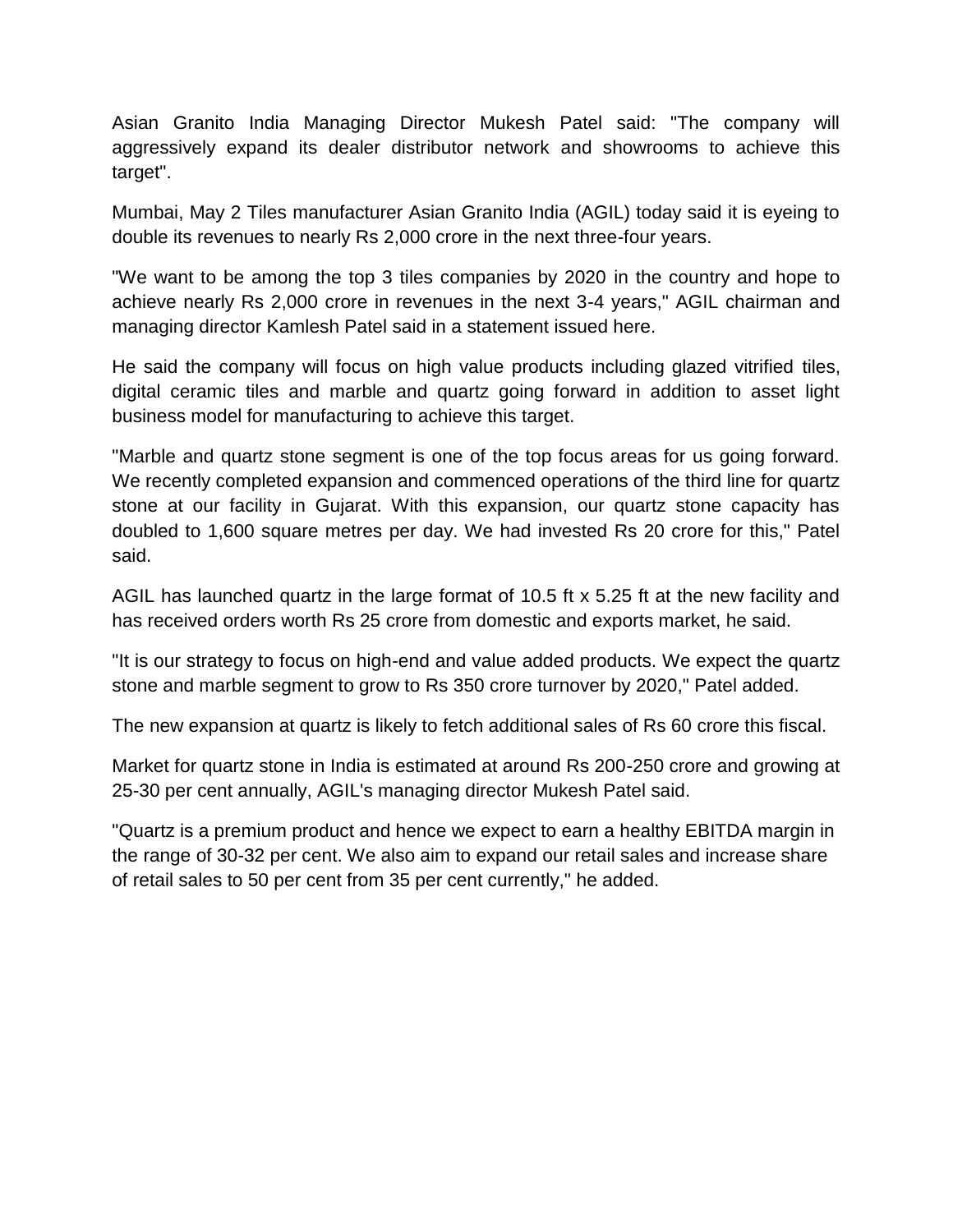# moneybhaskar.com

[http://money.divyabhaskar.co.in/news/BIZ-GUJR-asian-granito-india-ltd-sets-revenue](http://money.divyabhaskar.co.in/news/BIZ-GUJR-asian-granito-india-ltd-sets-revenue-target-of-rs-5588350-NOR.html?ref=MR)[target-of-rs-5588350-NOR.html?ref=MR](http://money.divyabhaskar.co.in/news/BIZ-GUJR-asian-granito-india-ltd-sets-revenue-target-of-rs-5588350-NOR.html?ref=MR)

# **એશિયન ગ્રેશનટોનો 2,000 કરોડની આવકનો લક્ષયયાંક, હ િંમતનગરમયાં ક્વયર્્ ટઝનો પ્લયન્ટ નયાંખ્યો**

Business desk | May 02, 2017, 04:57PM IST

ગજરાતની સૌથી મોટી ટાઇલ્સ ઉત્પાદ કંપની તેમજ ભારતની ચોથા ક્રમની કંપની એશિયન ગ્રેનિટો ઇન્ડિયા લિશમટેિેઆગામી 3થી 4 વર્ષમાં આવક બમણી કરવાની યોજના બનાવી છે. કંપનીએ રૂ. 2,000 કરોિની આવકનો અને2020 માટે તેના શવઝનમાં ભારતમાં ટોચની 3 ટાઇલ્સ કંપનીઓમાં સ્થાન મેળવવાનો લક્ષ્યાંક નિર્ધારિત કર્યો છે. કંપની આગળ જતાં ગ્લેઝ વિટ્રિફાઇડ ટાઇલ્સ, ડિજિટલ શસરાશમક ટાઇલ્સ અનેમાબષિ એડિ ક્વાર્ષટઝ સરિત ઊંચા મ ૂલ્યના ઉત્પાદનો પર ધ્યાન કેન્ડિત કરશે.ઉપરાંત આ લક્ષ્યાંક હાંસલ કરવા એસેટ લાઇટ બિઝનેસ મોડલ અપનાવવાનો નિર્ણય લીધો છે.

માર્બલ અને ક્વાર્ટ્ઝ સ્ટોન સેગમેન્ટ કંપની માટે આગળ જતાં સૌથી મહત્ત્વપૂર્ણ ક્ષેત્રોમાંનું એક છે. તાજેતરમાં કંપનીએ તેનાં હિમ્મતનગર પ્લાન્ટમાં ક્વાર્ટ્ઝ સ્ટોન માટે ત્રીજી લાઇનનું વિસ્તરણ કર્યું હતું અને આ મહિને વાણિજ્યિક ઉત્પાદન શરૂ કર્યું હતું. વિસ્તરણ પછી કંપનીની ક્વાર્ટ્ઝ સ્ટોન ક્ષમતા દરરોજ બમણી થઈને1,600 ચોરસ મીટર થઈ છે, જે માટેરૂ. 20 કરોિનુંરોકાણ કર્ુંુછે. કંપનીએ નવી સુવિધામાં 10.5 ફુટ X 5.25 ફુટ લાર્જ ફોર્મેટમાં ક્વાર્ટ્ઝ લોંચ કર્યું છે તથા સ્થાનિક અને નિકાસ બજારમાંથી રૂ. 25 કરોડનાં ઓર્ડર્સ મળ્યાં છે.

એશિયન ગ્રેનિટો ઇન્ડિયા લિમિટેડના ચેરમેન અને મેનેજિંગ ડિરેક્ટર શ્રી કમલેશ પટેલે જણાવ્યું હતું કે, "ક્વાર્ટ્ઝમાં વિસ્તરણ કંપનીની હાઇ-એન્ડ અને ઊંચા મૂલ્યના સંવર્ધિત ઉત્પાદનો પર ધ્યાન કેન્પ્રિત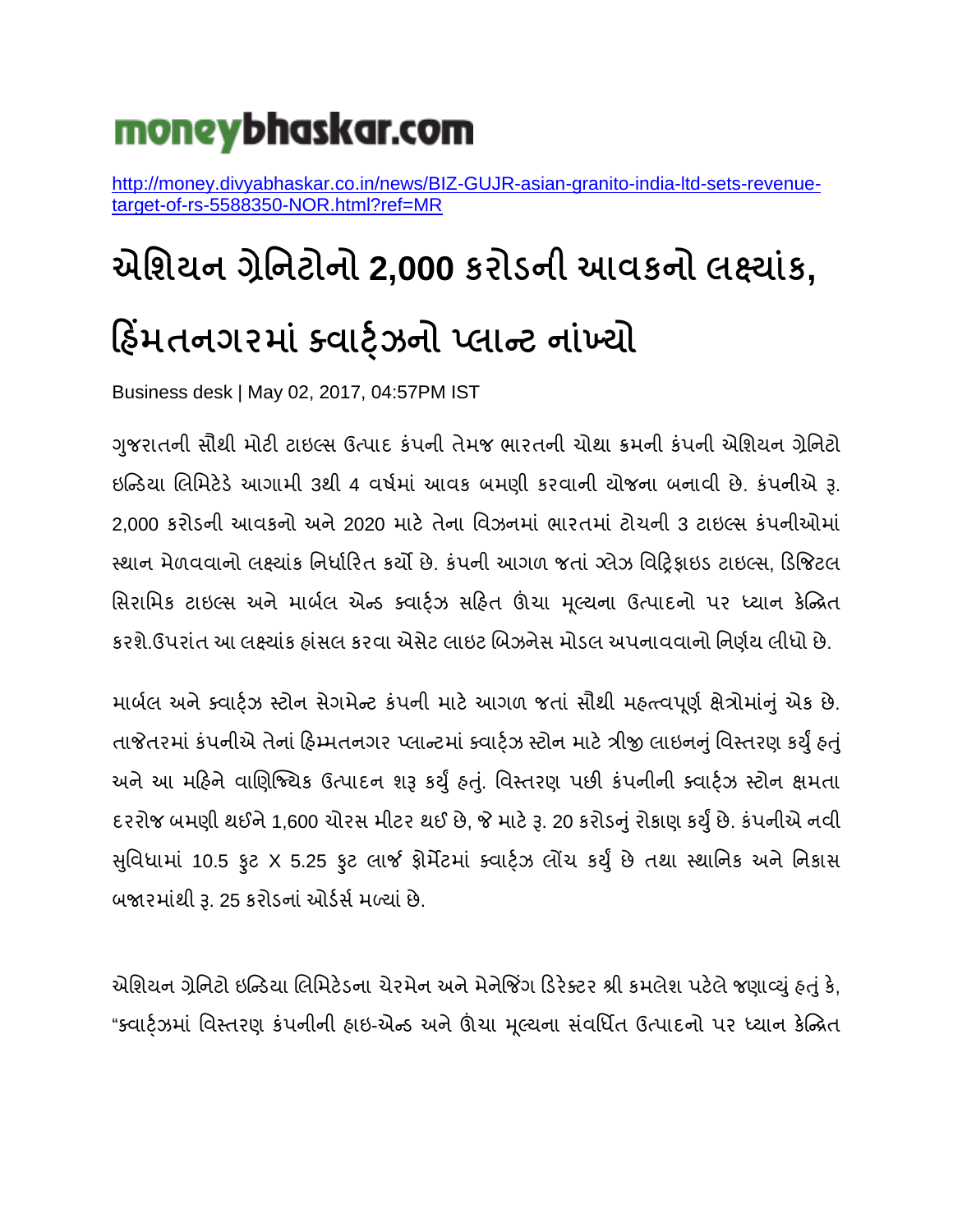કરવાની સ્ટ્રેટેજીને અનુરૂપ છે. કંપનીએ નવી સુવિધામાંથી 20એમએમ અને 30એમએમ જાડાઈના ક્વાર્ટ્ઝ સ્લેબ લોંચ કર્યાં છે તથા સ્થાનિક અને નિકાસ બજાર એમ બંનેમાં સારો પ્રતિસાદ મળ્યો છે.

કંપનીએ ર્ંકૂ ા ગાળામાં ભારતની સૌથી મોટી શસરાશમક ટાઇલ્સ કંપનીઓમાં સ્થાન મેળવર્ું છે. આગળ જતાં અમે ટોચની 3 કંપનીઓમાં સ્થાન મેળવવાનું વિઝન ધરાવીએ છીએ અને વર્ષ 2020 સુધીમાં રૂ. 2,000 કરોિનીઆવક કરવાનો િક્ષયાંક ર્રાવીએ છીએ.અમનેક્વાર્ષટઝ સ્ટોન અનેમાબષિ સ્ટોનમાં વર્ષ 2020 સુધીમાં રૂ. 350 કરોડનું ટર્નઓવર થવાની અપેક્ષા છે.".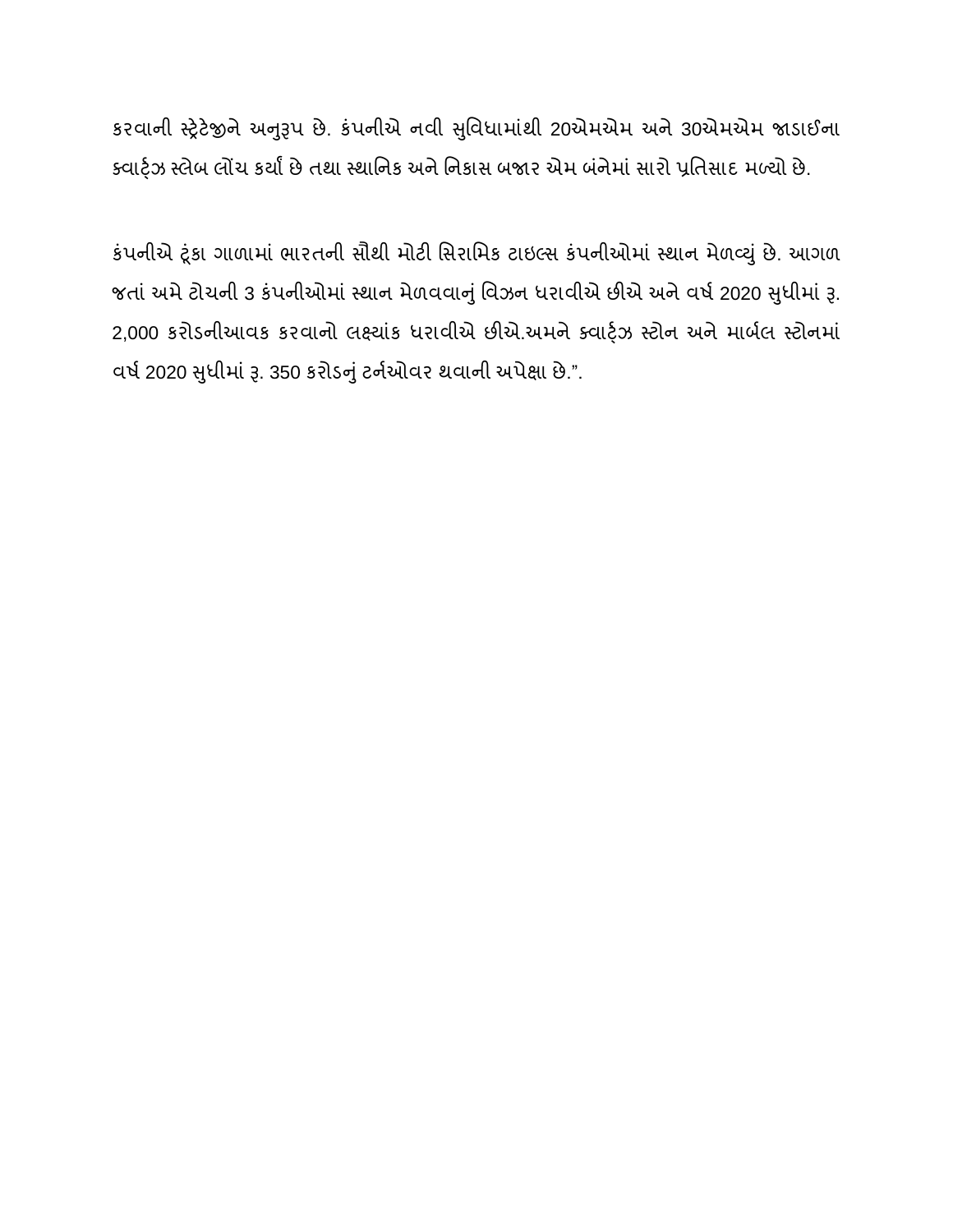![](_page_24_Picture_0.jpeg)

[http://www.indiainfoline.com/article/news-top-story/asian-granito-india-asian-granito](http://www.indiainfoline.com/article/news-top-story/asian-granito-india-asian-granito-india-ltd-sets-revenue-target-of-rs-2-000-crore-in-its-vision-2020-117050200259_1.html)[india-ltd-sets-revenue-target-of-rs-2-000-crore-in-its-vision-2020-117050200259\\_1.html](http://www.indiainfoline.com/article/news-top-story/asian-granito-india-asian-granito-india-ltd-sets-revenue-target-of-rs-2-000-crore-in-its-vision-2020-117050200259_1.html)

#### **Asian Granito India Ltd sets revenue target of Rs. 2,000 crore in its vision 2020**

India Infoline News Service | Mumbai | May 02, 2017 17:34 IST

Asian Granito India Limited (AGIL), one of India's largest tiles companies is planning to double its revenues in coming 3-4 years. Company has set a revenue target of Rs. 2,000 crore and aim to be among the top 3 tiles companies in India in its vision for 2020. Company will focus on high value products including glazed vitrified tiles, digital ceramic tiles and marble & quartz going forward in addition to asset light business model for manufacturing to achieve this target.

Asian Granito India Limited (AGIL), one of India's largest tiles companies is planning to double its revenues in coming 3-4 years. The company has set a revenue target of Rs. 2,000 crore and aim to be among the top 3 tiles companies in India in its vision for 2020. The company will focus on high-value products including glazed vitrified tiles, digital ceramic tiles and marble & quartz going forward in addition to asset light business model for manufacturing to achieve this target.

Marble and quartz stone segment is one of the top focus areas for the company going forward. The company has recently completed expansion of the 3rdline for quartz stone at its Himmatnagar plant and started commercial production this month. Post the expansion, the company has doubled its quartz stone capacity to 1,600 square meters per day investing Rs. 20 crore. The company has launched quartz in the large format of 10.5 feet X 5.25 feet at the new facility and has received orders worth Rs. 25 crore from domestic and exports market.

Mr. Kamlesh Patel, Chairman and Managing Director, Asian Granito India Ltd, said, "The expansion in quartz is in line with company's strategy to focus on high-end and value added products. The company has launched quartz slab of 20mm & 30mm thickness from the new facility and has received very good response from both the domestic as well as export market. The company has come a long way in a short span to emerge as one of the largest ceramic tiles companies of India. Going forward we have the vision to be among the top 3 tiles companies and reach revenue of Rs. 2,000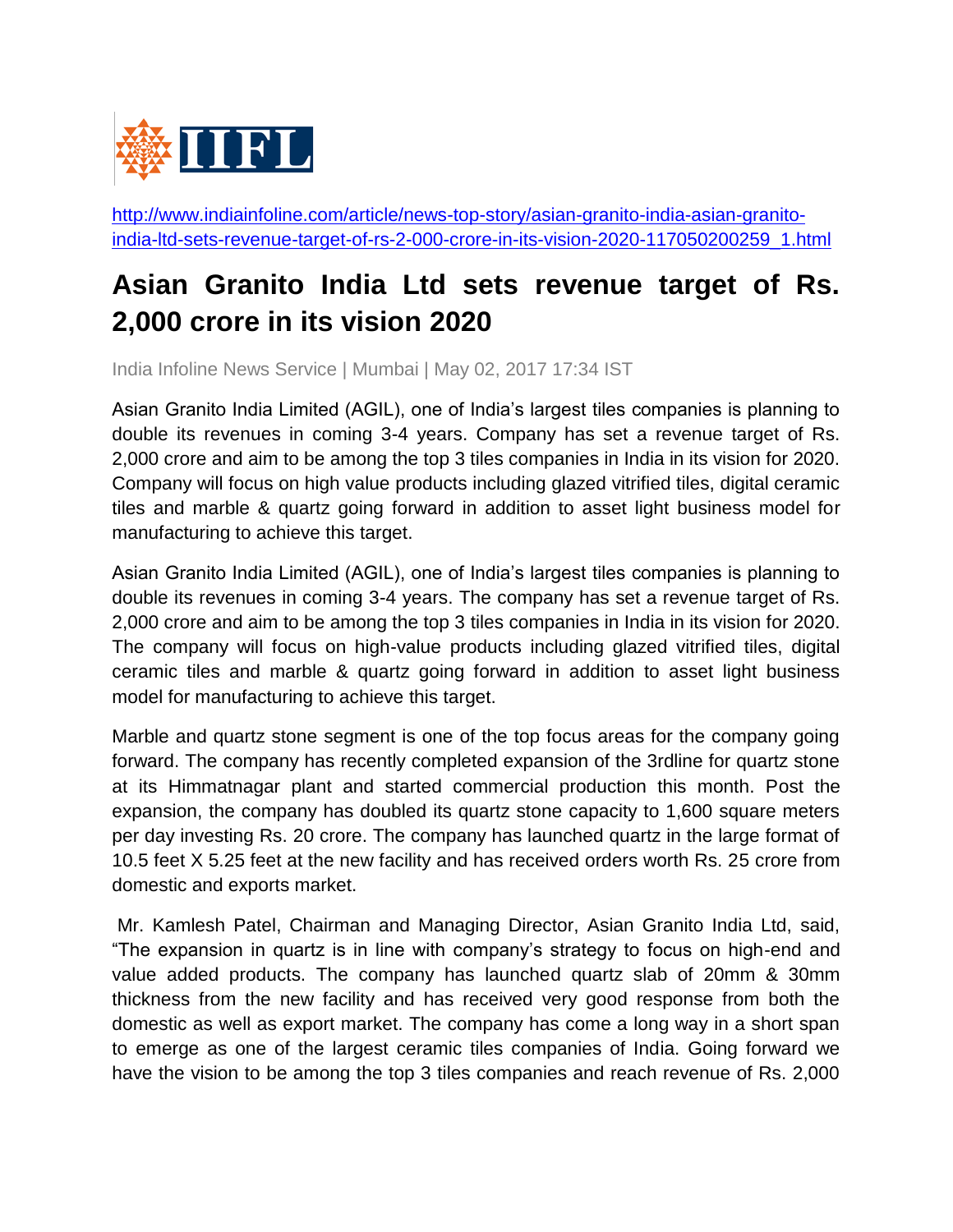crore by the year 2020. We expect the quartz stone and marble segment to grow to Rs. 350 crore turnover by 2020."

The new expansion at quartz is likely to fetch additional sales of Rs. 60 crore in FY 17- 18. Post expansion, company will be doubling the capacity of its quartz stone to 5.28 lakh square meter per annum (1,600 square meter per day) in FY 17-18 from existing 2.64 lakh square meter (800 square meter per day).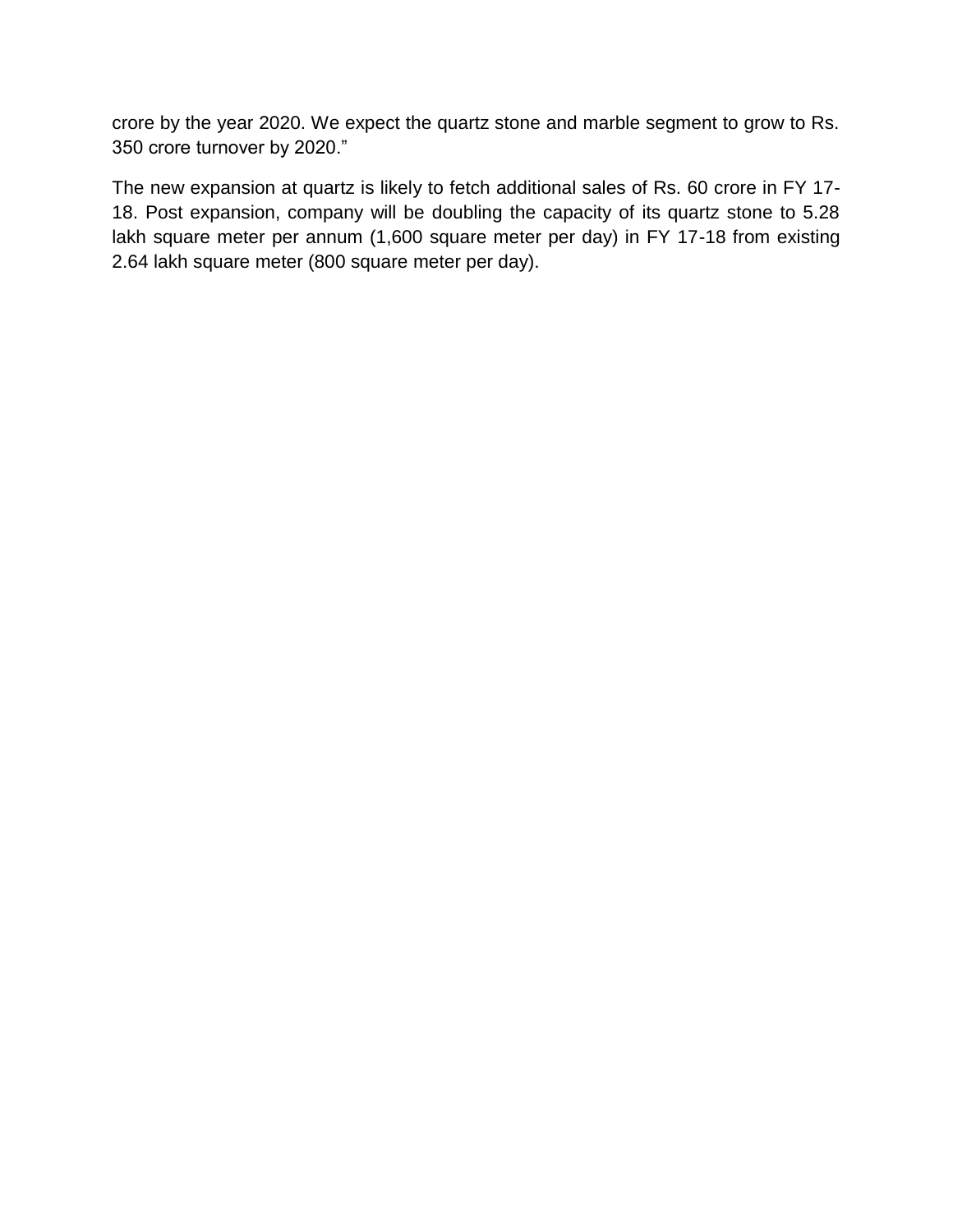![](_page_26_Picture_0.jpeg)

**[http://www.udaipurkiran.com/asian-granito-plans-to-double-revenues-in-coming-](http://www.udaipurkiran.com/asian-granito-plans-to-double-revenues-in-coming-3-4-years/)[3-4-years/](http://www.udaipurkiran.com/asian-granito-plans-to-double-revenues-in-coming-3-4-years/)**

### **Asian Granito plans to double revenues in coming 3-4 years**

Asian Granito India (AGIL) is planning to double its revenues in coming 3-4 years. The company has set a revenue target of Rs 2,000 crore and aims to be among the top 3 tiles companies in India in its vision for 2020. The company will focus on high value products including glazed vitrified tiles, digital ceramic tiles and marble & quartz going forward in addition to asset light business model for manufacturing to achieve this target.

The company has recently completed expansion of the 3rd line for quartz stone at its Himmatnagar plant and started commercial production this month. Post the expansion, company has doubled its quartz stone capacity to 1,600 square meters per day investing Rs 20 crore. The company has launched quartz in the large format of 10.5 feet X 5.25 feet at the new facility and has received orders worth Rs 25 crore from domestic and exports market.

Asian Granito India is one of the top four Indian ceramic Companies engaged in the business of manufacturing, and trading of Ceramic Wall, Floor, Vitrified Tiles, Marble & Quartz Headquartered in Gujarat.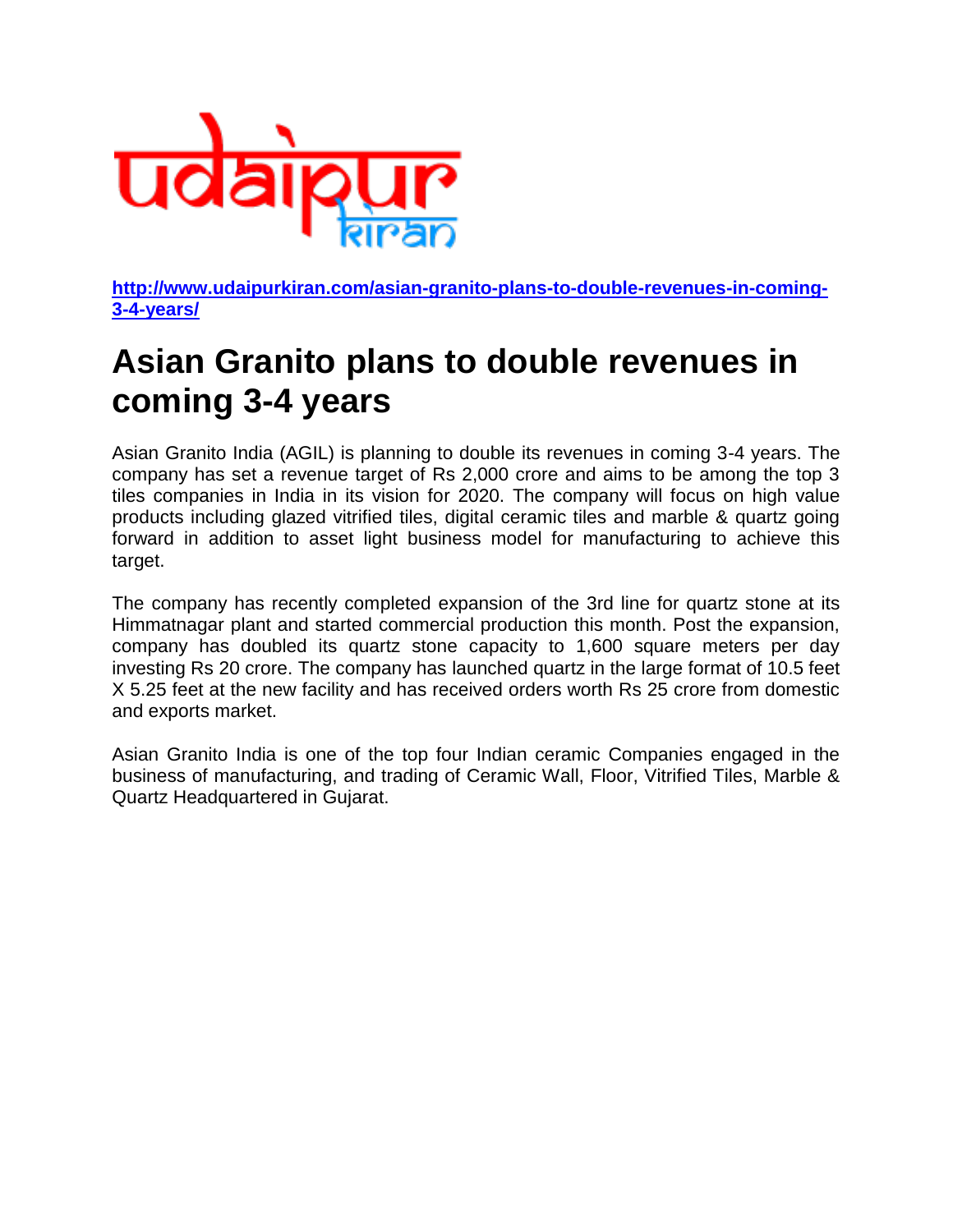# **EQUITY B BULLS**

[http://www.equitybulls.com/admin/news2006/news\\_det.asp?id=206446](http://www.equitybulls.com/admin/news2006/news_det.asp?id=206446)

# **Asian Granito India Ltd sets revenue target of Rs. 2,000 crore in its vision 2020**

Posted On: 2017-05-02 18:57:35

Asian Granito India Limited (AGIL), one of India's largest tiles companies is planning to double its revenues in coming 3-4 years. Company has set a revenue target of Rs. 2,000 crore and aim to be among the top 3 tiles companies in India in its vision for 2020. Company will focus on high value products including glazed vitrified tiles, digital ceramic tiles and marble & quartz going forward in addition to asset light business model for manufacturing to achieve this target.

Marble and quartz stone segment is one of the top focus areas for the company going forward. Company has recently completed expansion of the 3rd line for quartz stone at its Himmatnagar plant and started commercial production this month. Post the expansion, company has doubled its quartz stone capacity to 1,600 square meters per day investing Rs. 20 crore. Company has launched quartz in the large format of 10.5 feet X 5.25 feet at the new facility and has received orders worth Rs. 25 crore from domestic and exports market.

Mr. Kamlesh Patel, Chairman and Managing Director, Asian Granito India Ltd, said, "The expansion in quartz is in line with company's strategy to focus on high-end and value added products. Company has launched quartz slab of 20mm & 30mm thickness from the new facility and has received very good response from both the domestic as well as export market. Company has come a long way in a short span to emerge as one of the largest ceramic tiles companies of India. Going forward we have a vision to be among the top 3 tiles companies and reach revenue of Rs. 2,000 crore by year 2020. We expect the quartz stone and marble segment to grow to Rs. 350 crore turnover by 2020."

The new expansion at quartz is likely to fetch additional sales of Rs. 60 crore in FY 17- 18. Post expansion, company will be doubling the capacity of its quartz stone to 5.28 lakh square meter per annum (1,600 square meter per day) in FY 17-18 from existing 2.64 lakh square meter (800 square meter per day).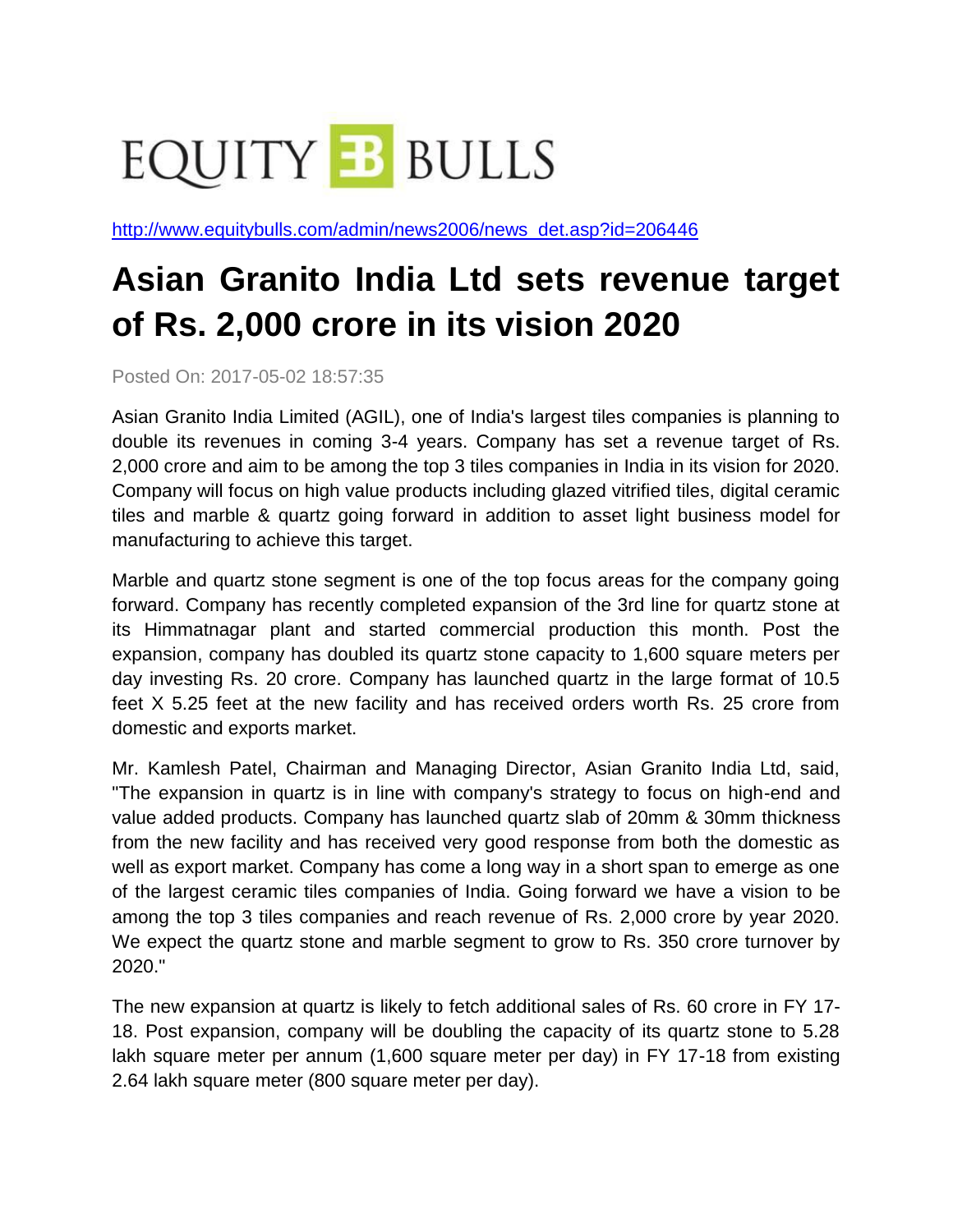Mr. Mukesh Patel, Managing Director, Asian Granito India Ltd, said, "Market for quartz stone in India is estimated at around Rs. 200-250 crore and growing at 25-30% per annum. Quartz is a premium product and hence we expect to earn a healthy EBITDA margin in the range of 30-32%. Company also aims to expand its retail sales and aims to increase share of retail sales to 50% from 35% currently. Company will aggressively expand its dealer-distributor network and showrooms to achieve this target."

Quartz has fast emerged as the latest trend for flooring solution and its demand is growing across the world on account of aesthetics, durability, strength, variety and less wastage or damage compared to natural Marble. Quartz slabs are mostly preferred for use in the high traffic areas such as malls, airport, railway station, hospitals, commercial spaces etc. United States is the biggest market for quartz followed by Europe, Canada, Australia and New Zeland.

Asian Granito India Ltd. (AGIL) has emerged as one of the largest ceramic companies of India in a short span of 16 years from 2,500 square metres per day in the year 2000 to over 1 lakh square metres currently (including outsourcing). Company offers wide rand of products including, ceramic floor, digital wall, vitrified, parking, porcelain, glazed vitrified, outdoor, natural marble composite & Quartz etc.

Shares of ASIAN GRANITO INDIA LTD. was last trading in BSE at Rs.383.05 as compared to the previous close of Rs. 381.65. The total number of shares traded during the day was 23039 in over 407 trades.

The stock hit an intraday high of Rs. 387.6 and intraday low of 379.7. The net turnover during the day was Rs. 8813542.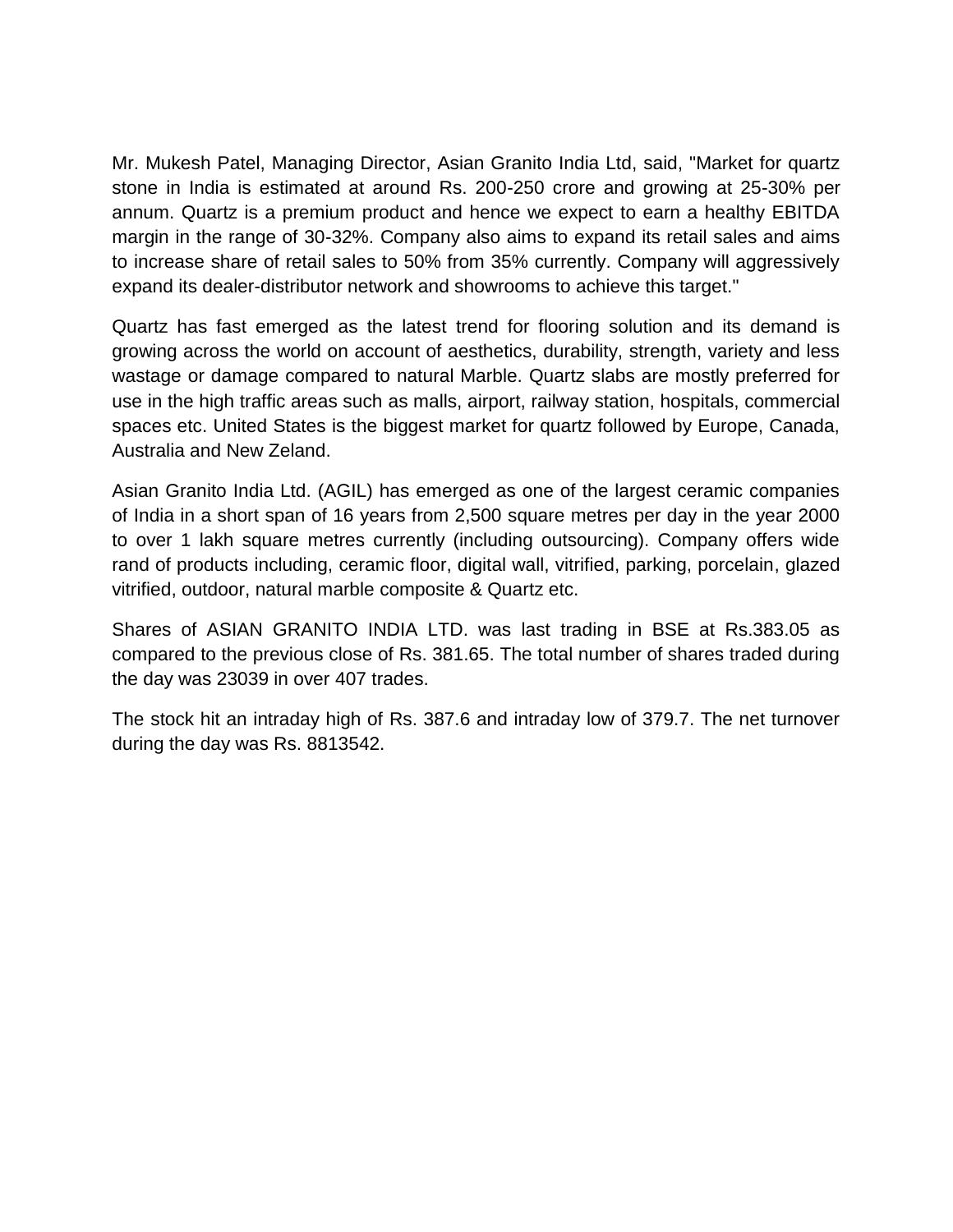![](_page_29_Picture_0.jpeg)

<http://newsdog.today/a/article/59083f58129071074fa80d67/>

# **Asian Granito plans to double revenues in coming 3-4 years**

Asian Granito [India](http://m.onelink.me/eea774fe) (AGIL) is planning to double its revenues in coming 3-4 years. The company has set a revenue target of Rs 2,000 crore and aims to be among the top 3 tiles companies in India in its vision for 2020. The company will focus on high value products including glazed vitrified tiles, digital ceramic tiles and marble & quartz going forward in addition to asset light business model for manufacturing to achieve this target.

The company has recently completed expansion of the 3rd line for quartz stone at its Himmatnagar plant and started commercial production this month. Post the expansion, company has doubled its quartz stone capacity to 1,600 square meters per day investing Rs 20 crore. The company has launched quartz in the large format of 10.5 feet X 5.25 feet at the new facility and has received orders worth Rs 25 crore from domestic and exports market.

Asian Granito India is one of the top four [Indian](http://m.onelink.me/eea774fe) ceramic Companies engaged in the business of manufacturing, and trading of Ceramic Wall, Floor, Vitrified Tiles, Marble & Quartz Headquartered in Gujarat.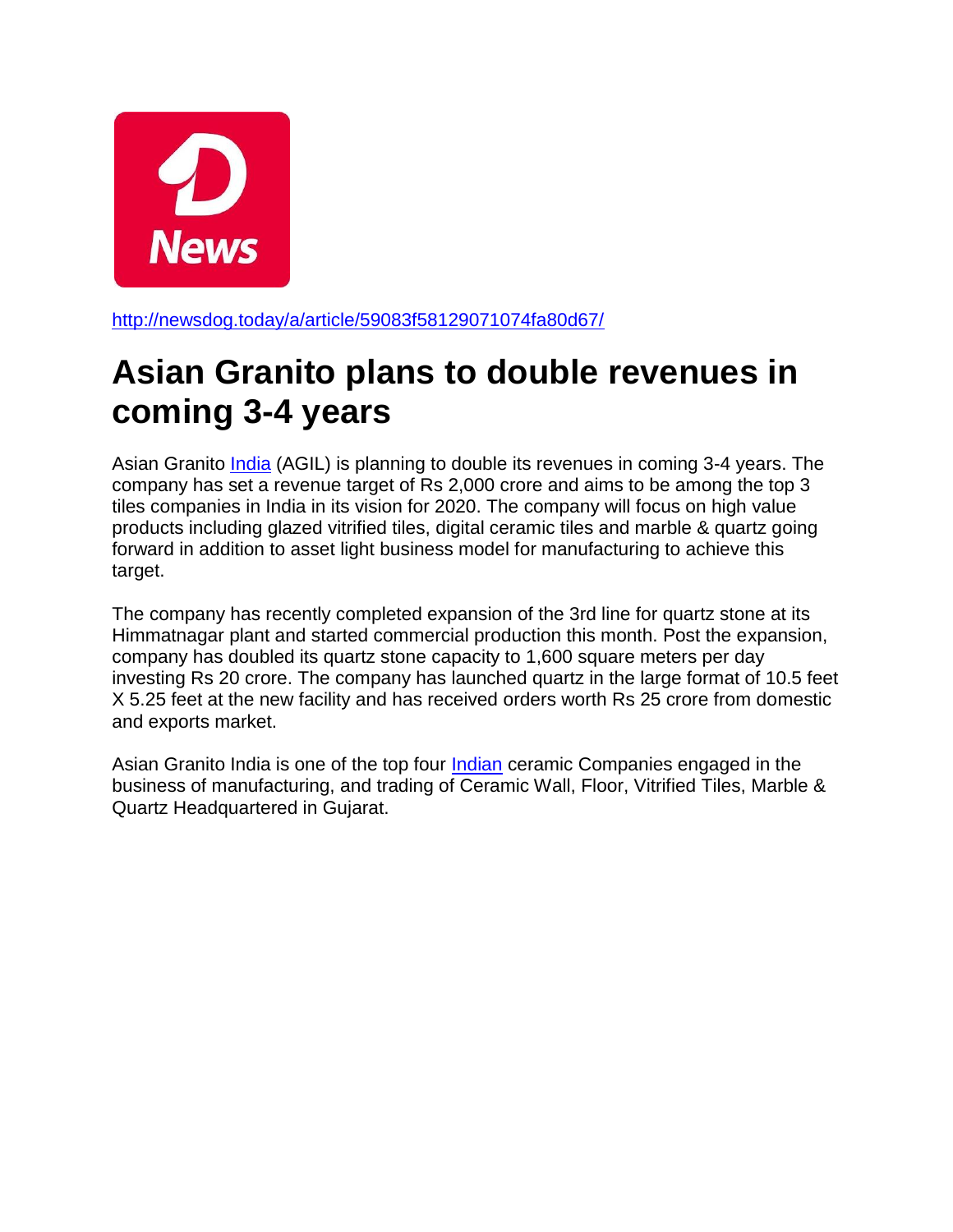![](_page_30_Picture_0.jpeg)

<http://www.pr4us.com/pr-3976-asian-granito-india-ltd-sets-revenue-target-of-rs.html>

# **Asian Granito India Ltd sets revenue target of Rs. 2,000 crore in its vision 2020**

**May 2, 2017:** Asian Granito India Limited (AGIL), one of India's largest tiles companies is planning to double its revenues in coming 3-4 years. Company has set a revenue target of Rs. 2,000 crore and aim to be among the top 3 tiles companies in India in its vision for 2020. Company will focus on high value products including glazed vitrified tiles, digital ceramic tiles and marble & quartz going forward in addition to asset light business model for manufacturing to achieve this target.

Marble and quartz stone segment is one of the top focus areas for the company going forward. Company has recently completed expansion of the 3<sup>rd</sup> line for quartz stone at its Himmatnagar plant and started commercial production this month. Post the expansion, company has doubled its quartz stone capacity to 1,600 square meters per day investing Rs. 20 crore. Company has launched quartz in the large format of 10.5 feet X 5.25 feet at the new facility and has received orders worth Rs. 25 crore from domestic and exports market.

**Mr. Kamlesh Patel, Chairman and Managing Director, Asian Granito India Ltd, said,** "The expansion in quartz is in line with company's strategy to focus on high-end and value added products. Company has launched quartz slab of 20mm & 30mm thickness from the new facility and has received very good response from both the domestic as well as export market. Company has come a long way in a short span to emerge as one of the largest ceramic tiles companies of India. Going forward we have a vision to be among the top 3 tiles companies and reach revenue of Rs. 2,000 crore by year 2020. We expect the quartz stone and marble segment to grow to Rs. 350 crore turnover by 2020."

The new expansion at quartz is likely to fetch additional sales of Rs. 60 crore in FY 17- 18. Post expansion, company will be doubling the capacity of its quartz stone to 5.28 lakh square meter per annum (1,600 square meter per day) in FY 17-18 from existing 2.64 lakh square meter (800 square meter per day).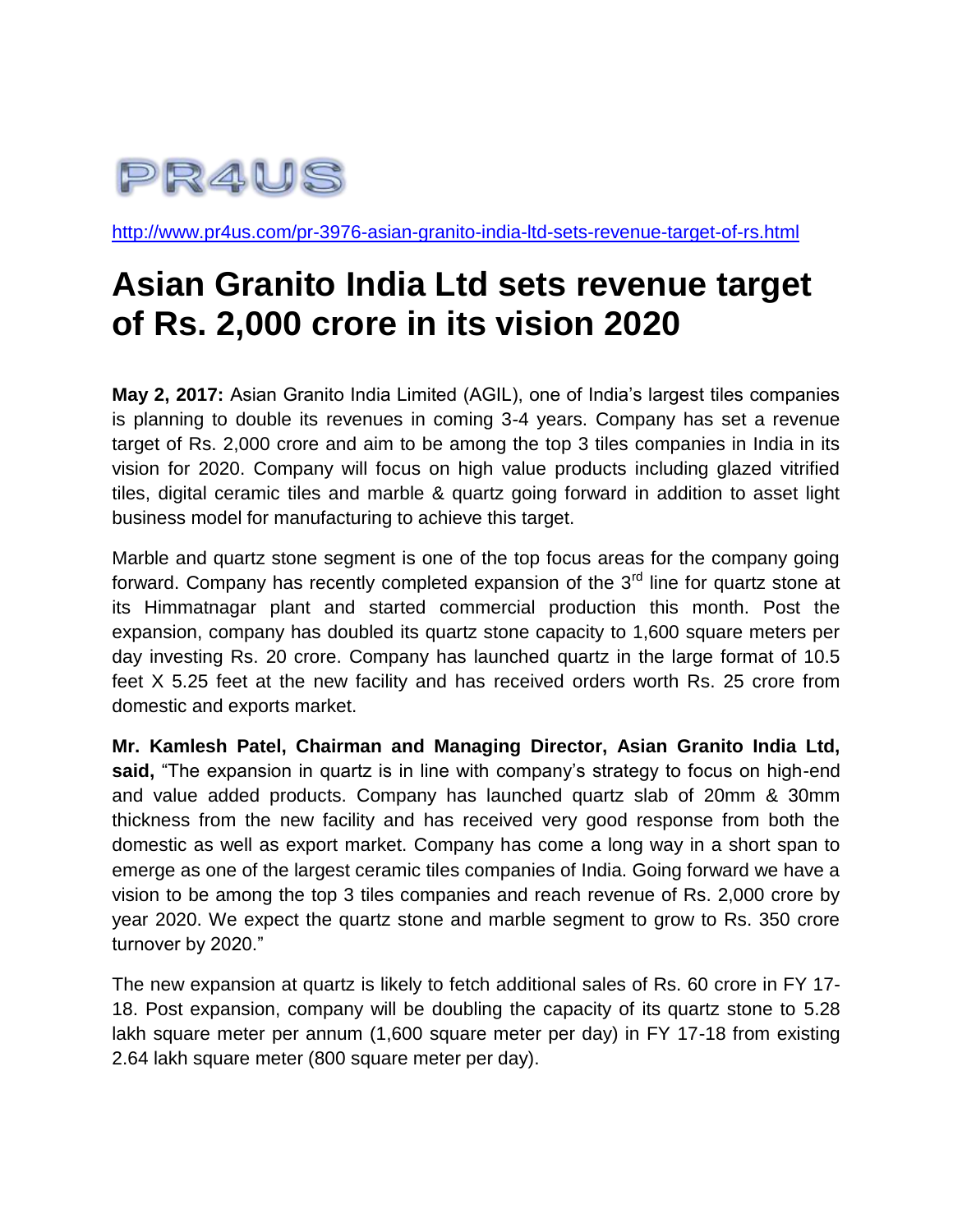**Mr. Mukesh Patel, Managing Director, Asian Granito India Ltd, said, "**Market for quartz stone in India is estimated at around Rs. 200-250 crore and growing at 25-30% per annum. Quartz is a premium product and hence we expect to earn a healthy EBITDA margin in the range of 30-32%. Company also aims to expand its retail sales and aims to increase share of retail sales to 50% from 35% currently. Company will aggressively expand its dealer-distributor network and showrooms to achieve this target."

Quartz has fast emerged as the latest trend for flooring solution and its demand is growing across the world on account of aesthetics, durability, strength, variety and less wastage or damage compared to natural Marble. Quartz slabs are mostly preferred for use in the high traffic areas such as malls, airport, railway station, hospitals, commercial spaces etc. United States is the biggest market for quartz followed by Europe, Canada, Australia and New Zeland.

Asian Granito India Ltd. (AGIL) has emerged as one of the largest ceramic companies of India in a short span of 16 years from 2,500 square metres per day in the year 2000 to over 1 lakh square metres currently (including outsourcing). Company offers wide rand of products including, ceramic floor, digital wall, vitrified, parking, porcelain, glazed vitrified, outdoor, natural marble composite & Quartz etc.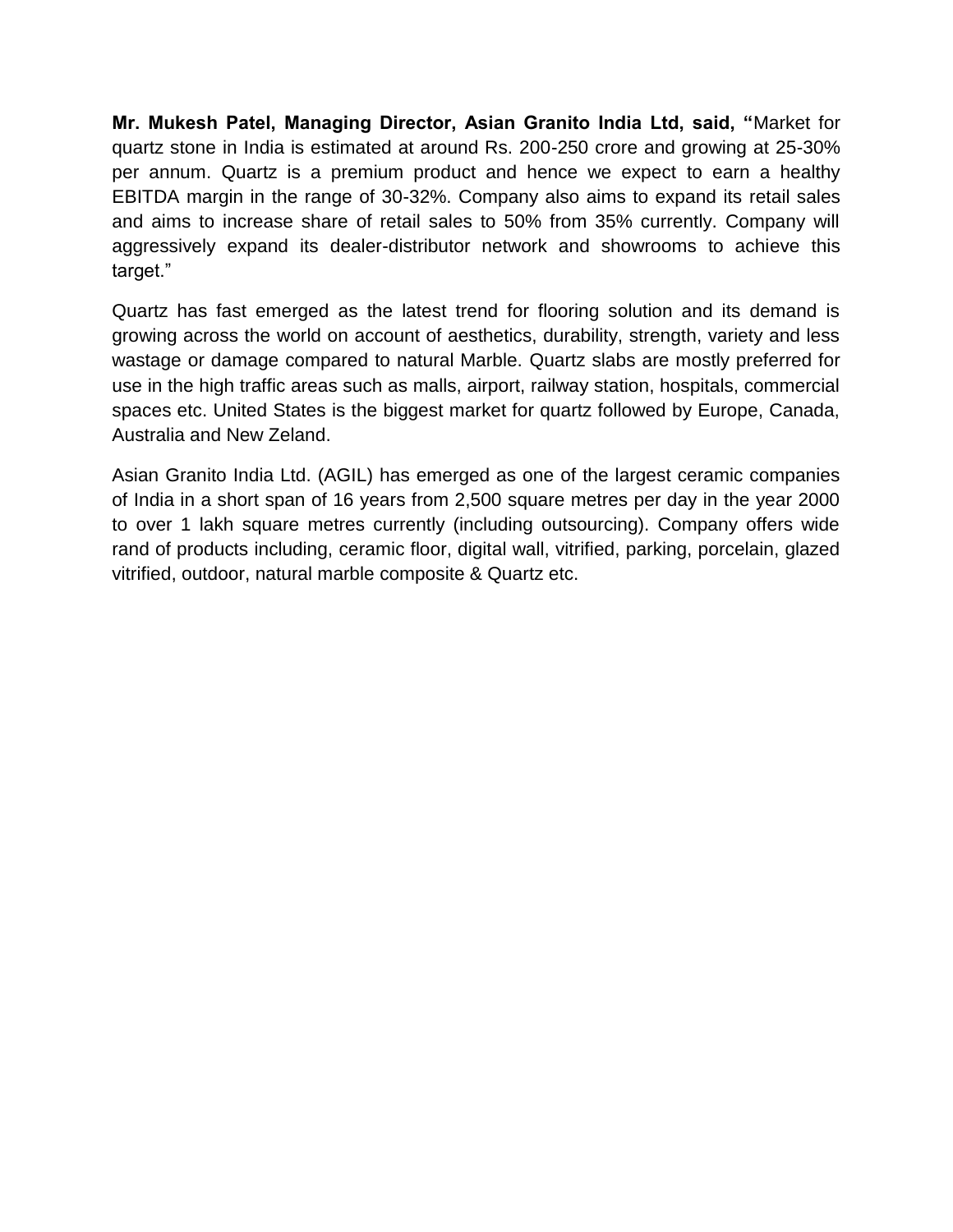# **GoGujaratNews**

[http://www.gogujaratnews.com/asian-granito-india-ltd-sets-revenue-target-rs-2000](http://www.gogujaratnews.com/asian-granito-india-ltd-sets-revenue-target-rs-2000-crore-vision-2020/) [crore-vision-2020/](http://www.gogujaratnews.com/asian-granito-india-ltd-sets-revenue-target-rs-2000-crore-vision-2020/)

### **Asian Granito India Ltd sets revenue target of Rs. 2,000 crore in its vision 2020**

*Company commissions 3rd line of quartz stone facility at Himmatnagar; Received orders worth Rs. 25 crore for quartz stone from domestic and export markets*

**May 2, 2017:** Asian Granito India Limited (AGIL), one of India's largest tiles companies is planning to double its revenues in coming 3-4 years. Company has set a revenue target of Rs. 2,000 crore and aim to be among the top 3 tiles companies in India in its vision for 2020. Company will focus on high value products including glazed vitrified tiles, digital ceramic tiles and marble & quartz going forward in addition to asset light business model for manufacturing to achieve this target.

Marble and quartz stone segment is one of the top focus areas for the company going forward. Company has recently completed expansion of the  $3<sup>rd</sup>$  line for quartz stone at its Himmatnagar plant and started commercial production this month. Post the expansion, company has doubled its quartz stone capacity to 1,600 square meters per day investing Rs. 20 crore. Company has launched quartz in the large format of 10.5 feet X 5.25 feet at the new facility and has received orders worth Rs. 25 crore from domestic and exports market.

**Mr. Kamlesh Patel, Chairman and Managing Director, Asian Granito India Ltd, said,** "The expansion in quartz is in line with company's strategy to focus on high-end and value added products. Company has launched quartz slab of 20mm & 30mm thickness from the new facility and has received very good response from both the domestic as well as export market. Company has come a long way in a short span to emerge as one of the largest ceramic tiles companies of India. Going forward we have a vision to be among the top 3 tiles companies and reach revenue of Rs. 2,000 crore by year 2020. We expect the quartz stone and marble segment to grow to Rs. 350 crore turnover by 2020."

The new expansion at quartz is likely to fetch additional sales of Rs. 60 crore in FY 17- 18. Post expansion, company will be doubling the capacity of its quartz stone to 5.28 lakh square meter per annum (1,600 square meter per day) in FY 17-18 from existing 2.64 lakh square meter (800 square meter per day).

**Mr. Mukesh Patel, Managing Director, Asian Granito India Ltd, said, "**Market for quartz stone in India is estimated at around Rs. 200-250 crore and growing at 25-30%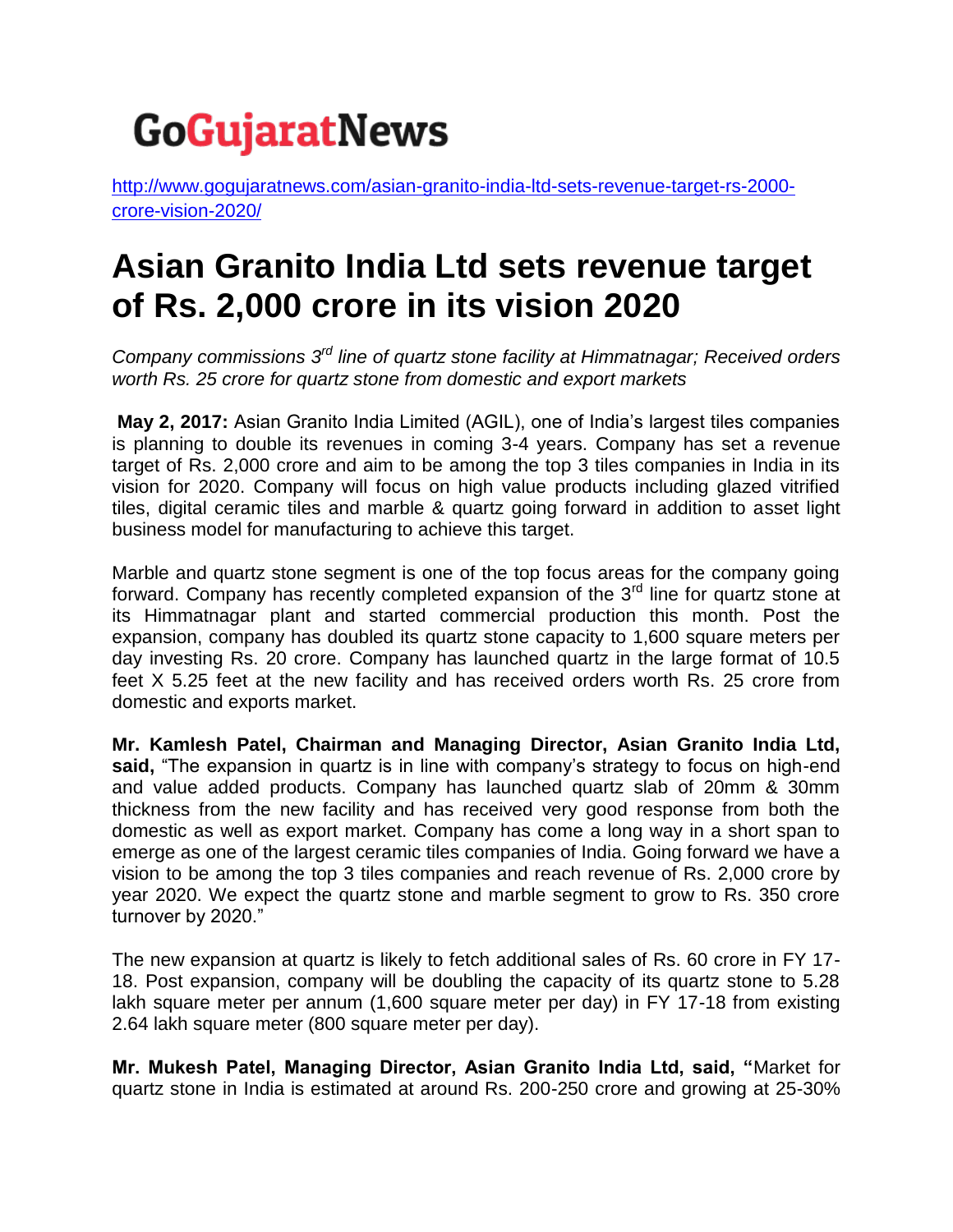per annum. Quartz is a premium product and hence we expect to earn a healthy EBITDA margin in the range of 30-32%. Company also aims to expand its retail sales and aims to increase share of retail sales to 50% from 35% currently. Company will aggressively expand its dealer-distributor network and showrooms to achieve this target."

Quartz has fast emerged as the latest trend for flooring solution and its demand is growing across the world on account of aesthetics, durability, strength, variety and less wastage or damage compared to natural Marble. Quartz slabs are mostly preferred for use in the high traffic areas such as malls, airport, railway station, hospitals, commercial spaces etc. United States is the biggest market for quartz followed by Europe, Canada, Australia and New Zeland.

Asian Granito India Ltd. (AGIL) has emerged as one of the largest ceramic companies of India in a short span of 16 years from 2,500 square metres per day in the year 2000 to over 1 lakh square metres currently (including outsourcing). Company offers wide rand of products including, ceramic floor, digital wall, vitrified, parking, porcelain, glazed vitrified, outdoor, natural marble composite & Quartz etc.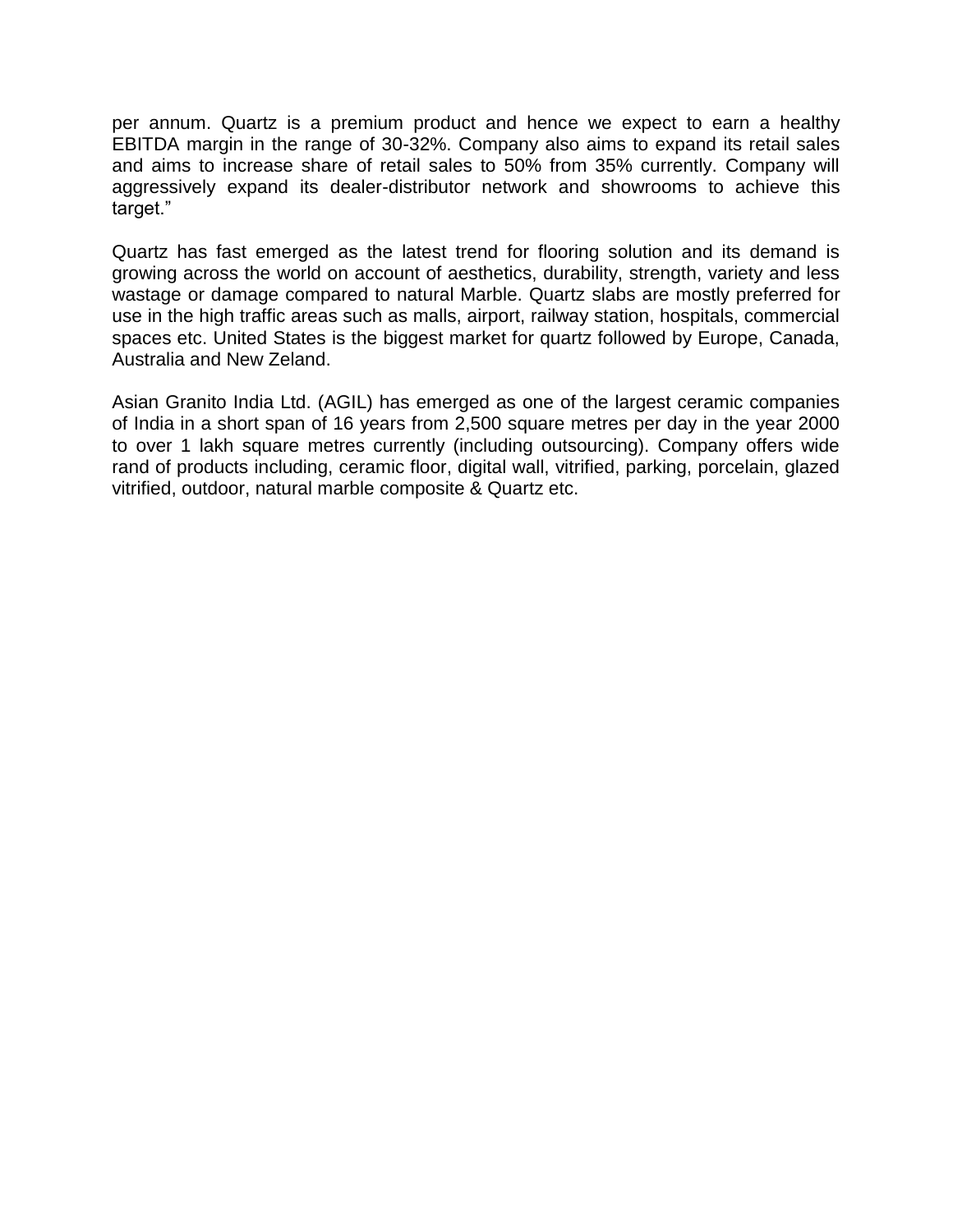![](_page_34_Picture_0.jpeg)

[http://www.pocketnewsalert.com/2017/05/asian-granito-india-ltd-sets-revenue-target-of](http://www.pocketnewsalert.com/2017/05/asian-granito-india-ltd-sets-revenue-target-of-rs-2000-crore-in-its-vision-2020.html)[rs-2000-crore-in-its-vision-2020.html](http://www.pocketnewsalert.com/2017/05/asian-granito-india-ltd-sets-revenue-target-of-rs-2000-crore-in-its-vision-2020.html)

# **Asian Granito India Ltd sets revenue target of Rs. 2,000 crore in its vision 2020**

Company commissions 3<sup>rd</sup> line of quartz stone facility at Himmatnagar; Received orders worth Rs. 25 crore for quartz stone from domestic and export markets

#### **Highlights:-**

- *Aims to be among the top 3 tiles companies in India by 2020*
- *Quartz stone and marble segment is estimated to grow to Rs. 350 crore by 2020*
- *Launched 20mm & 30mm thickness slabs of quartz in large format of 10.5 feet X 5.25 feet*

**May 2, 2017:** Asian Granito India Limited (AGIL), one of India's largest tiles companies is planning to double its revenues in coming 3-4 years. Company has set a revenue target of Rs. 2,000 crore and aim to be among the top 3 tiles companies in India in its vision for 2020. Company will focus on high value products including glazed vitrified tiles, digital ceramic tiles and marble & quartz going forward in addition to asset light business model for manufacturing to achieve this target.

Marble and quartz stone segment is one of the top focus areas for the company going forward. Company has recently completed expansion of the  $3<sup>rd</sup>$  line for quartz stone at its Himmatnagar plant and started commercial production this month. Post the expansion, company has doubled its quartz stone capacity to 1,600 square meters per day investing Rs. 20 crore. Company has launched quartz in the large format of 10.5 feet X 5.25 feet at the new facility and has received orders worth Rs. 25 crore from domestic and exports market.

**Mr. Kamlesh Patel, Chairman and Managing Director, Asian Granito India Ltd, said,** "The expansion in quartz is in line with company's strategy to focus on high-end and value added products. Company has launched quartz slab of 20mm & 30mm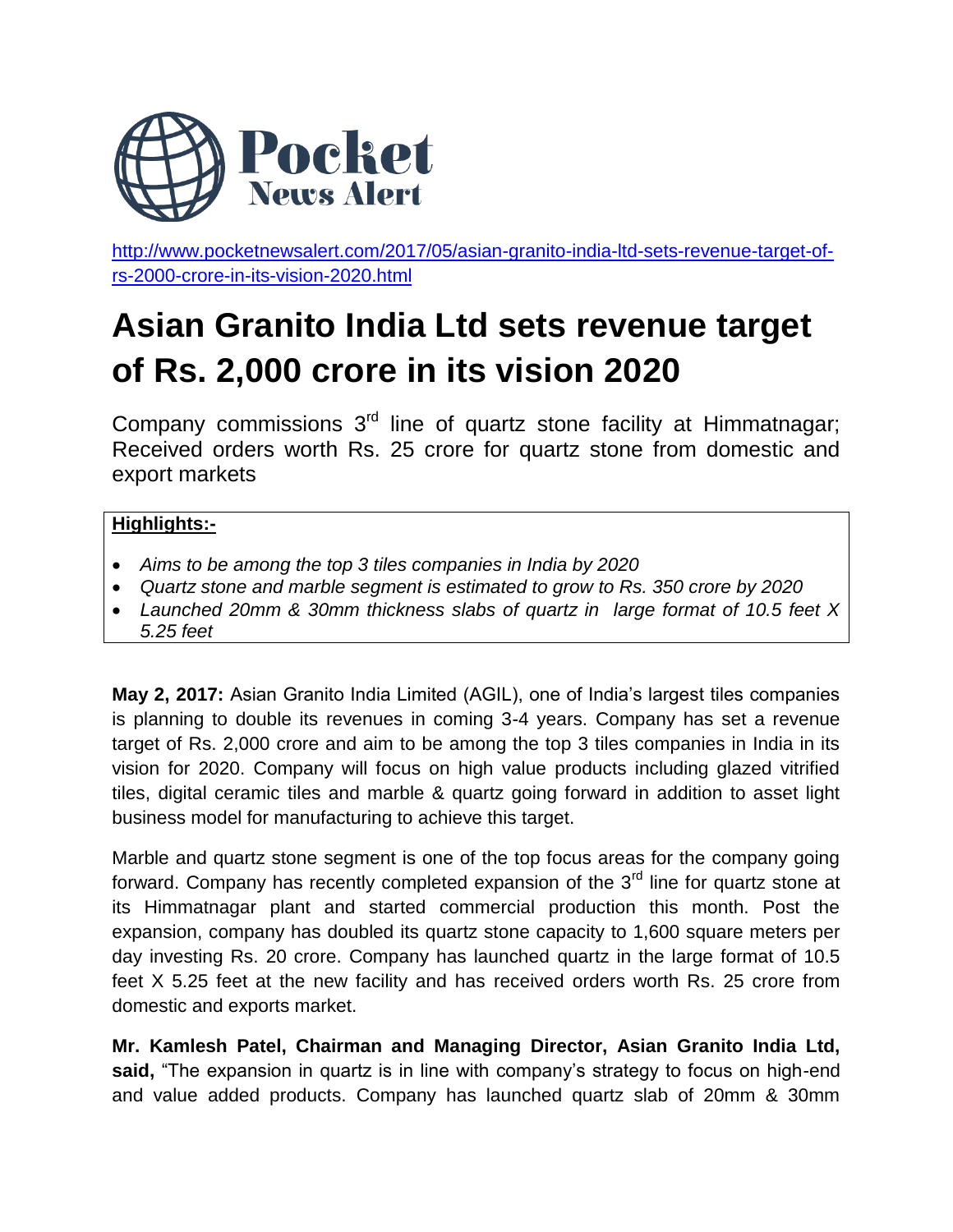thickness from the new facility and has received very good response from both the domestic as well as export market. Company has come a long way in a short span to emerge as one of the largest ceramic tiles companies of India. Going forward we have a vision to be among the top 3 tiles companies and reach revenue of Rs. 2,000 crore by year 2020. We expect the quartz stone and marble segment to grow to Rs. 350 crore turnover by 2020."

The new expansion at quartz is likely to fetch additional sales of Rs. 60 crore in FY 17- 18. Post expansion, company will be doubling the capacity of its quartz stone to 5.28 lakh square meter per annum (1,600 square meter per day) in FY 17-18 from existing 2.64 lakh square meter (800 square meter per day).

**Mr. Mukesh Patel, Managing Director, Asian Granito India Ltd, said, "**Market for quartz stone in India is estimated at around Rs. 200-250 crore and growing at 25-30% per annum. Quartz is a premium product and hence we expect to earn a healthy EBITDA margin in the range of 30-32%. Company also aims to expand its retail sales and aims to increase share of retail sales to 50% from 35% currently. Company will aggressively expand its dealer-distributor network and showrooms to achieve this target."

Quartz has fast emerged as the latest trend for flooring solution and its demand is growing across the world on account of aesthetics, durability, strength, variety and less wastage or damage compared to natural Marble. Quartz slabs are mostly preferred for use in the high traffic areas such as malls, airport, railway station, hospitals, commercial spaces etc. United States is the biggest market for quartz followed by Europe, Canada, Australia and New Zeland.

Asian Granito India Ltd. (AGIL) has emerged as one of the largest ceramic companies of India in a short span of 16 years from 2,500 square metres per day in the year 2000 to over 1 lakh square metres currently (including outsourcing). Company offers wide rand of products including, ceramic floor, digital wall, vitrified, parking, porcelain, glazed vitrified, outdoor, natural marble composite & Quartz etc.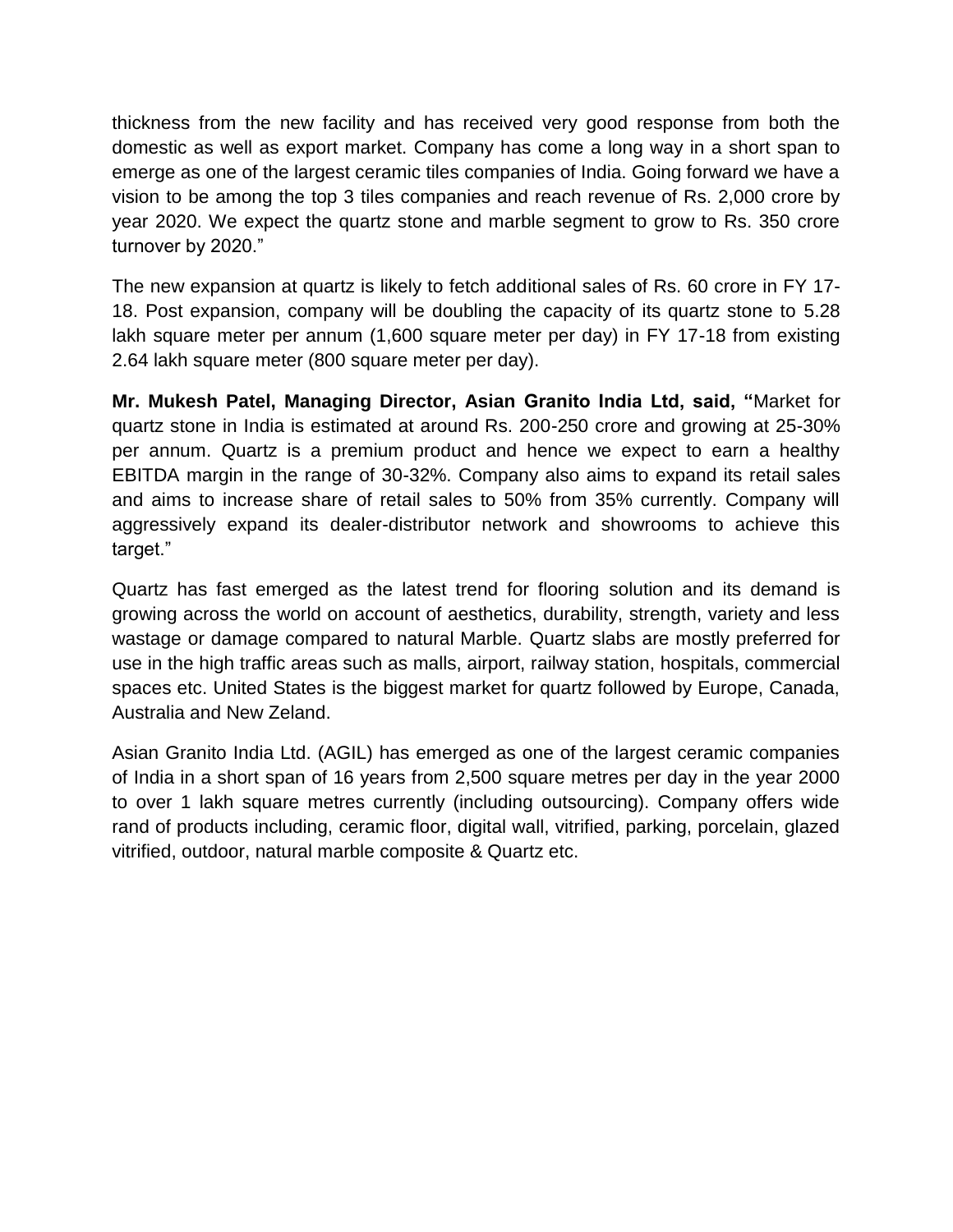![](_page_36_Picture_0.jpeg)

[http://deshgujarat.com/2017/05/02/gst-regime-and-new-plants-to-boost-ceramic-sector](http://deshgujarat.com/2017/05/02/gst-regime-and-new-plants-to-boost-ceramic-sector-by-25-in-one-year-agil-chairman/)[by-25-in-one-year-agil-chairman/](http://deshgujarat.com/2017/05/02/gst-regime-and-new-plants-to-boost-ceramic-sector-by-25-in-one-year-agil-chairman/)

# **GST regime and new plants to boost ceramic sector by 25 per cent in one year : AGIL Chairman**

Ahmedabad, May 2: Gujarat-based third largest Indian Ceramic company, Asian Granito India Limited (AGIL), today said that the size of the Indian ceramic Industry would see a big boost after the implementation of Goods and Services Tax (GST) regime.

Addressing a press conference here, Chairman cum Managing Director (CMD) of Ahmedabad headquartered AGIL, Kamlesh Patel, said that India was currently the second largest ceramic player in the world after China.

Its current size was Rs 28,000-crore which in one year after the implementation of the GST and opening of new plants will shoot up to Rs 35,000-crore (around 25 per cent). Talking about AGIL, which has become the only color quartz tiles manufacturing Indian company and exports its products to over 50 countries and has seen a 40 fold increase in its capacity in 16 years (2500 sq meter per day to one lakh sq m), the CMD said, 'it was planning to double its revenues in coming 3-4 years and has set a revenue target of Rs 2,000-crore by 2020.

Company will focus on high value products including glazed vitrified tiles, digital ceramic tiles and marble & quartz going forward, in addition to asset light business model for manufacturing to achieve this target.

Marble and quartz stone segment is one of the top focus areas for the company going forward. Company has recently completed expansion of the 3rd line for quartz stone at its Himmatnagar plant and started commercial production this month.

Post the expansion, company has doubled its quartz stone capacity to 1,600 square meters per day investing Rs 20-crore. Company has launched quartz in the large format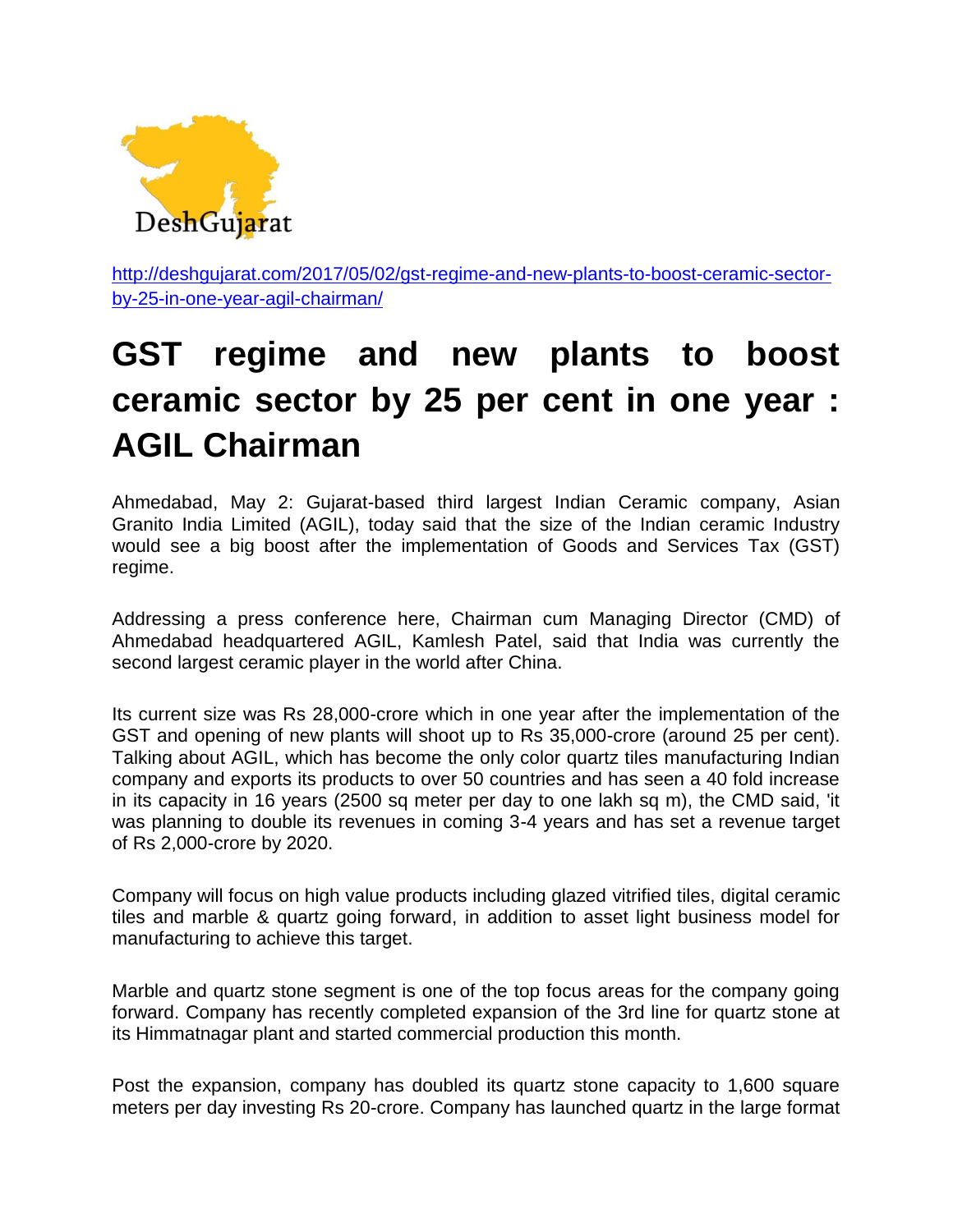of 10.5 feet X 5.25 feet at the new facility and has received orders worth Rs 25-crore from domestic and exports market, he said.

Mr Mukesh Patel, Managing Director of the company, on the occasion said, "Market for quartz stone in India is estimated at around Rs 200-250-crore and growing at 25-30 per cent per annum.

Quartz is a premium product and hence we expect to earn a healthy EBITDA margin in the range of 30-32 per cent. Company also aims to expand its retail sales and aims to increase share of retail sales to 50 per cent from 35 per cent currently. Company will aggressively expand its dealer-distributor network and showrooms to achieve this target."

Quartz has fast emerged as the latest trend for flooring solution and its demand is growing across the world on account of aesthetics, durability, strength, variety and less wastage or damage compared to natural Marble.

Quartz slabs are mostly preferred for use in the high traffic areas such as malls, airport, railway station, hospitals, commercial spaces etc. United States is the biggest market for quartz followed by Europe, Canada, Australia and New Zealand, he said adding that AGIL offers wide range of products including, ceramic floor, digital wall, vitrified, parking, porcelain, glazed vitrified, outdoor, natural marble composite & Quartz, etc.